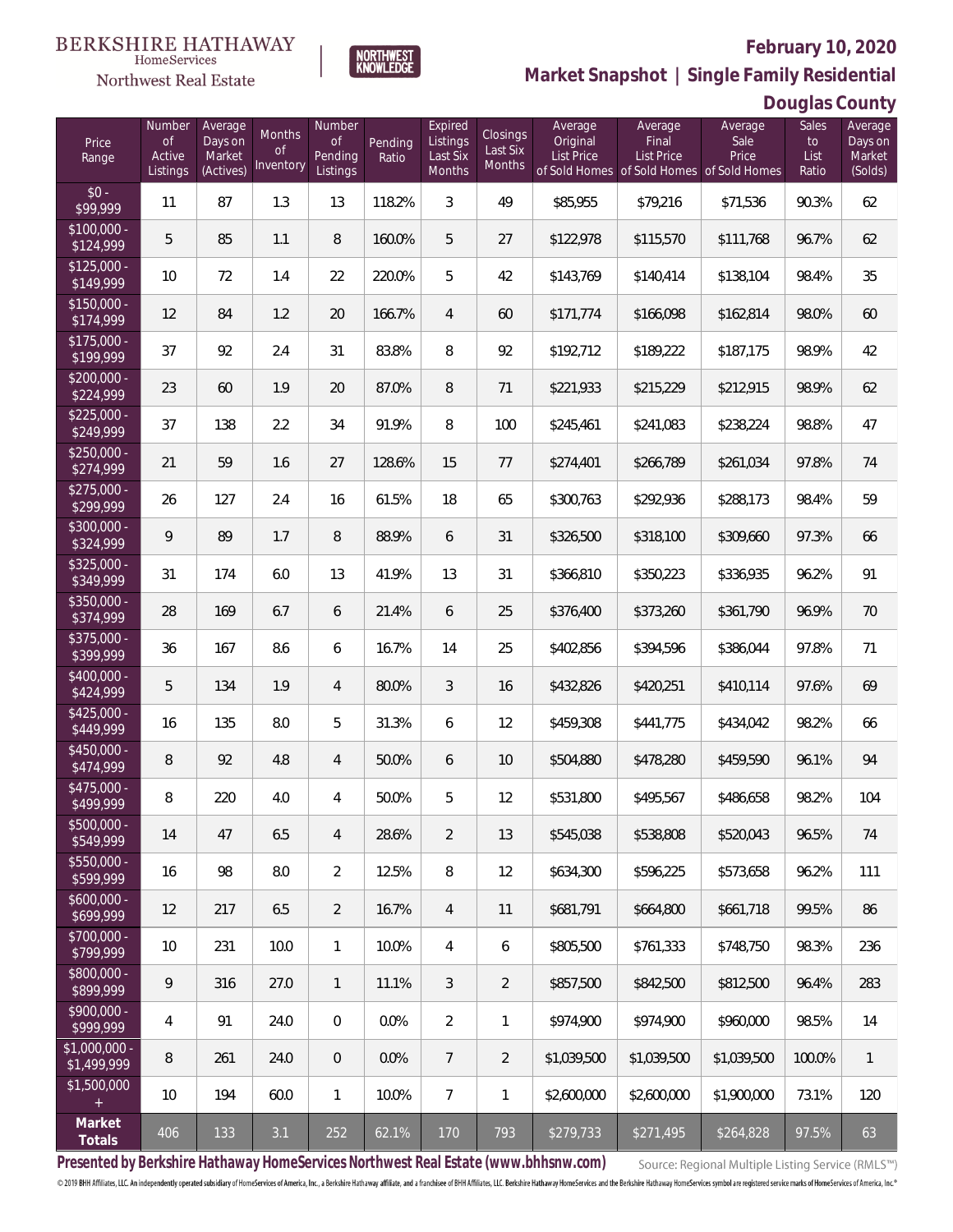

**NORTHWEST**<br>KNOWLEDGE

Northwest Real Estate

**Market Snapshot | Single Family Residential**

**NE Roseburg**

| Price<br>Range                | Number<br><b>of</b><br>Active<br>Listings | Average<br>Days on<br>Market<br>(Actives) | Months<br>Οf<br>Inventory | Number<br><b>of</b><br>Pending<br>Listings | Pending<br>Ratio | Expired<br>Listings<br>Last Six<br>Months | Closings<br>Last Six<br>Months | Average<br>Original<br><b>List Price</b> | Average<br>Final<br>List Price<br>of Sold Homes of Sold Homes of Sold Homes | Average<br>Sale<br>Price | Sales<br>to<br>List<br>Ratio | Average<br>Days on<br>Market<br>(Solds) |
|-------------------------------|-------------------------------------------|-------------------------------------------|---------------------------|--------------------------------------------|------------------|-------------------------------------------|--------------------------------|------------------------------------------|-----------------------------------------------------------------------------|--------------------------|------------------------------|-----------------------------------------|
| $$0 -$<br>\$99,999            | $\overline{2}$                            | 96                                        | 2.4                       | 1                                          | 50.0%            | $\Omega$                                  | 5                              | \$64,100                                 | \$58,500                                                                    | \$60,600                 | 103.6%                       | 63                                      |
| $$100,000 -$<br>\$124,999     | 1                                         | 231                                       | N/A                       | $\mathbf{1}$                               | 100.0%           | $\mathbf{1}$                              | $\theta$                       | N/A                                      | N/A                                                                         | N/A                      | N/A                          | N/A                                     |
| $$125,000 -$<br>\$149,999     | 0                                         | N/A                                       | 0.0                       | $\overline{4}$                             | N/A              | $\overline{2}$                            | 5                              | \$134,100                                | \$134,100                                                                   | \$133,820                | 99.8%                        | 17                                      |
| $$150,000 -$<br>\$174,999     | 1                                         | 39                                        | 0.6                       | 3                                          | 300.0%           | $\overline{0}$                            | 10                             | \$168,660                                | \$165,160                                                                   | \$166,400                | 100.8%                       | 19                                      |
| $$175,000 -$<br>\$199,999     | $\overline{2}$                            | 59                                        | 1.7                       | $\overline{2}$                             | 100.0%           | $\mathbf{1}$                              | $\overline{7}$                 | \$187,871                                | \$185,586                                                                   | \$186,229                | 100.3%                       | 23                                      |
| $$200,000 -$<br>\$224,999     | $\overline{4}$                            | 44                                        | 4.0                       | 3                                          | 75.0%            | $\overline{0}$                            | 6                              | \$221,283                                | \$215,617                                                                   | \$215,483                | 99.9%                        | 41                                      |
| $$225,000 -$<br>\$249,999     | 3                                         | 524                                       | 1.8                       | 3                                          | 100.0%           | $\mathbf{1}$                              | 10                             | \$249,170                                | \$240,710                                                                   | \$235,910                | 98.0%                        | 76                                      |
| $$250,000 -$<br>\$274,999     | $\overline{2}$                            | 59                                        | 3.0                       | 3                                          | 150.0%           | $\mathbf{1}$                              | $\overline{4}$                 | \$282,975                                | \$272,975                                                                   | \$261,250                | 95.7%                        | 96                                      |
| $$275,000 -$<br>\$299,999     | $\overline{2}$                            | 26                                        | 1.7                       | 3                                          | 150.0%           | $\overline{0}$                            | $\overline{7}$                 | \$301,400                                | \$296,514                                                                   | \$290,971                | 98.1%                        | 30                                      |
| \$300,000 -<br>\$324,999      | 0                                         | N/A                                       | 0.0                       | $\mathbf{1}$                               | N/A              | $\mathbf{1}$                              | 3                              | \$320,633                                | \$314,967                                                                   | \$310,133                | 98.5%                        | 28                                      |
| $$325,000 -$<br>\$349,999     | 6                                         | 275                                       | 6.0                       | $\mathbf{1}$                               | 16.7%            | $\overline{0}$                            | 6                              | \$359,567                                | \$342,217                                                                   | \$336,417                | 98.3%                        | 94                                      |
| \$350,000 -<br>\$374,999      | $\overline{2}$                            | 229                                       | 4.0                       | $\mathbf{1}$                               | 50.0%            | $\overline{2}$                            | 3                              | \$382,633                                | \$372,633                                                                   | \$368,947                | 99.0%                        | 30                                      |
| \$375,000 -<br>\$399,999      | 4                                         | 221                                       | 12.0                      | $\overline{0}$                             | 0.0%             | $\overline{0}$                            | $\overline{2}$                 | \$384,450                                | \$384,450                                                                   | \$379,500                | 98.7%                        | 27                                      |
| \$400,000 -<br>\$424,999      | 1                                         | 3                                         | 1.2                       | $\overline{0}$                             | 0.0%             | $\overline{0}$                            | 5                              | \$442,560                                | \$426,300                                                                   | \$411,400                | 96.5%                        | 113                                     |
| $$425,000 -$<br>\$449,999     | 6                                         | 61                                        | 18.0                      | $\overline{0}$                             | 0.0%             | $\overline{0}$                            | $\sqrt{2}$                     | \$439,950                                | \$439,950                                                                   | \$429,000                | 97.5%                        | 59                                      |
| $$450,000 -$<br>\$474,999     | 0                                         | N/A                                       | 0.0                       | $\overline{2}$                             | N/A              | $\overline{0}$                            | $\overline{2}$                 | \$496,000                                | \$472,000                                                                   | \$455,750                | 96.6%                        | 76                                      |
| \$475,000 -<br>\$499,999      | 0                                         | N/A                                       | N/A                       | 0                                          | N/A              | $\overline{0}$                            | $\mathbf 0$                    | N/A                                      | N/A                                                                         | N/A                      | N/A                          | N/A                                     |
| $$500,000 -$<br>\$549,999     | $\overline{2}$                            | 9                                         | N/A                       | $\mathbf{1}$                               | 50.0%            | $\overline{0}$                            | $\mathbf 0$                    | N/A                                      | N/A                                                                         | N/A                      | N/A                          | N/A                                     |
| \$550,000 -<br>\$599,999      | 1                                         | 62                                        | 2.0                       | $\overline{0}$                             | 0.0%             | $\overline{0}$                            | 3                              | \$613,300                                | \$590,967                                                                   | \$573,300                | 97.0%                        | 170                                     |
| $$600,000 -$<br>\$699,999     | 0                                         | N/A                                       | 0.0                       | $\overline{0}$                             | N/A              | $\sqrt{0}$                                | $\mathbf{1}$                   | \$775,000                                | \$699,000                                                                   | \$694,000                | 99.3%                        | 220                                     |
| \$700,000 -<br>\$799,999      | 0                                         | N/A                                       | N/A                       | $\overline{0}$                             | N/A              | $\overline{0}$                            | $\mathbf 0$                    | N/A                                      | N/A                                                                         | N/A                      | N/A                          | N/A                                     |
| \$800,000 -<br>\$899,999      | $\overline{2}$                            | 228                                       | N/A                       | $\overline{0}$                             | 0.0%             | $\sqrt{0}$                                | $\theta$                       | N/A                                      | N/A                                                                         | N/A                      | N/A                          | N/A                                     |
| $$900,000 -$<br>\$999,999     | 0                                         | N/A                                       | N/A                       | $\mathbf 0$                                | N/A              | $\mathbf 0$                               | $\mathbf 0$                    | N/A                                      | N/A                                                                         | N/A                      | N/A                          | N/A                                     |
| $$1,000,000 -$<br>\$1,499,999 | $\overline{2}$                            | 256                                       | N/A                       | $\overline{0}$                             | 0.0%             | $\overline{0}$                            | $\theta$                       | N/A                                      | N/A                                                                         | N/A                      | N/A                          | N/A                                     |
| \$1,500,000<br>$+$            | 0                                         | N/A                                       | N/A                       | $\mathbf 0$                                | N/A              | $\mathbf 0$                               | $\mathbf 0$                    | N/A                                      | N/A                                                                         | N/A                      | N/A                          | N/A                                     |
| Market<br>Totals              | 43                                        | 160                                       | 3.2                       | 29                                         | 67.4%            | 9                                         | 81                             | \$281,352                                | \$272,769                                                                   | \$268,255                | 98.3%                        | 58                                      |

**Presented by Berkshire Hathaway HomeServices Northwest Real Estate (www.bhhsnw.com)**

Source: Regional Multiple Listing Service (RMLS™)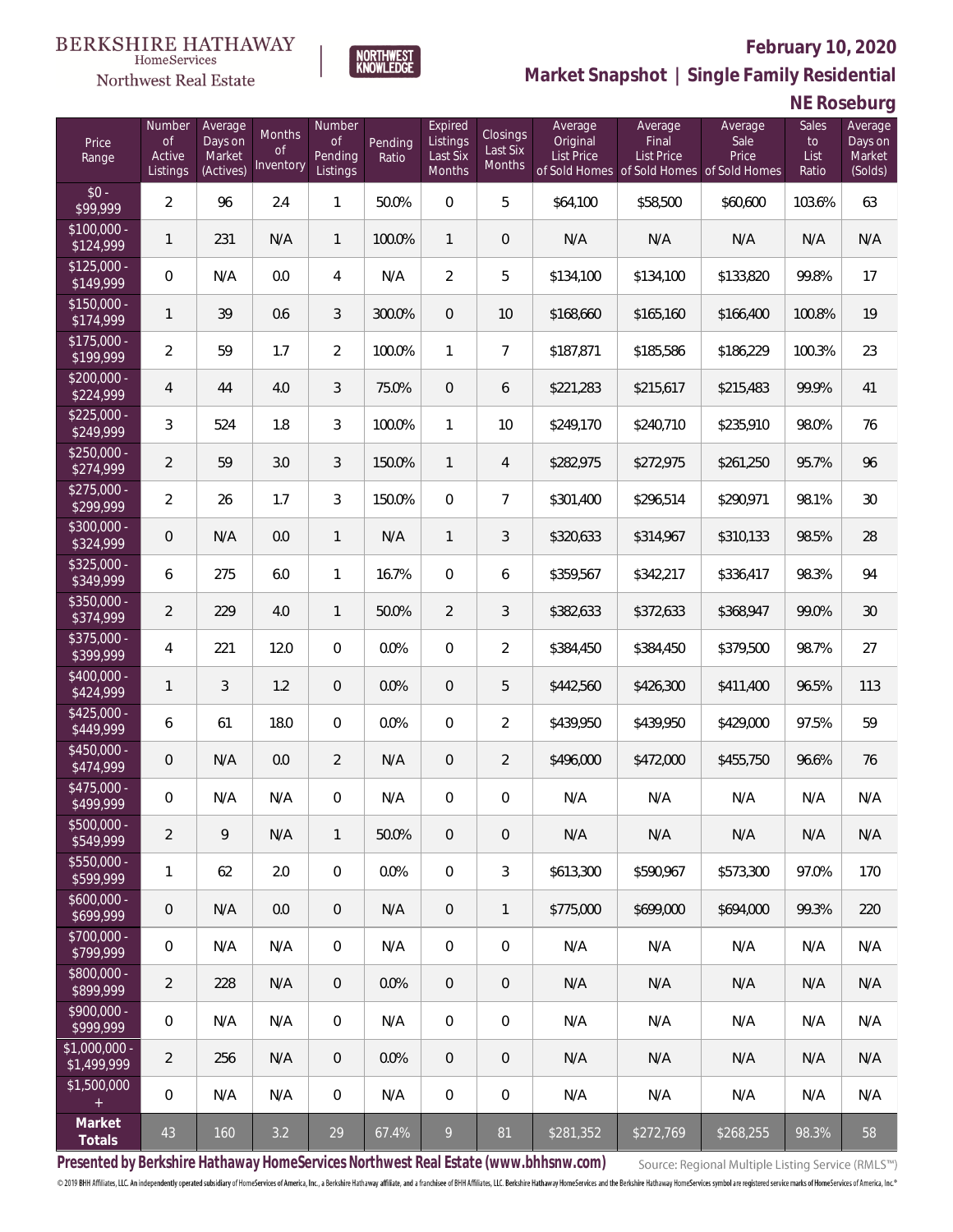

**NORTHWEST**<br>KNOWLEDGE

Northwest Real Estate

**Market Snapshot | Single Family Residential**

**NW Roseburg**

| Price<br>Range                | Number<br>$\circ f$<br>Active<br>Listings | Average<br>Days on<br>Market<br>(Actives) | Months<br>Οf<br>Inventory | Number<br><b>of</b><br>Pending<br>Listings | Pending<br>Ratio | Expired<br>Listings<br>Last Six<br><b>Months</b> | Closings<br>Last Six<br>Months | Average<br>Original<br><b>List Price</b> | Average<br>Final<br><b>List Price</b><br>of Sold Homes of Sold Homes of Sold Homes | Average<br>Sale<br>Price | Sales<br>to<br>List<br>Ratio | Average<br>Days on<br>Market<br>(Solds) |
|-------------------------------|-------------------------------------------|-------------------------------------------|---------------------------|--------------------------------------------|------------------|--------------------------------------------------|--------------------------------|------------------------------------------|------------------------------------------------------------------------------------|--------------------------|------------------------------|-----------------------------------------|
| $$0 -$<br>\$99,999            | 1                                         | 24                                        | 3.0                       | 0                                          | 0.0%             | $\overline{0}$                                   | $\overline{2}$                 | \$62,450                                 | \$62,450                                                                           | \$70,750                 | 113.3%                       | 25                                      |
| $$100,000 -$<br>\$124,999     | $\mathbf{1}$                              | 24                                        | 6.0                       | $\overline{0}$                             | 0.0%             | $\overline{0}$                                   | $\mathbf{1}$                   | \$120,000                                | \$120,000                                                                          | \$118,000                | 98.3%                        | $\overline{0}$                          |
| $$125,000 -$<br>\$149,999     | 0                                         | N/A                                       | 0.0                       | $\overline{2}$                             | N/A              | 1                                                | 1                              | \$135,000                                | \$135,000                                                                          | \$145,000                | 107.4%                       | 17                                      |
| $$150,000 -$<br>\$174,999     | 0                                         | N/A                                       | 0.0                       | 0                                          | N/A              | $\mathbf{1}$                                     | $\mathbf{1}$                   | \$169,900                                | \$164,900                                                                          | \$159,000                | 96.4%                        | 60                                      |
| $$175,000 -$<br>\$199,999     | 1                                         | 65                                        | 1.2                       | $\overline{2}$                             | 200.0%           | $\overline{0}$                                   | 5                              | \$187,980                                | \$187,980                                                                          | \$183,100                | 97.4%                        | 10                                      |
| $$200,000 -$<br>\$224,999     | 1                                         | 27                                        | 1.2                       | 1                                          | 100.0%           | $\overline{0}$                                   | 5                              | \$224,740                                | \$214,920                                                                          | \$213,736                | 99.4%                        | 44                                      |
| $$225,000 -$<br>\$249,999     | 1                                         | 6                                         | 0.9                       | 4                                          | 400.0%           | $\overline{0}$                                   | $\overline{7}$                 | \$255,457                                | \$245,814                                                                          | \$239,771                | 97.5%                        | 69                                      |
| $$250,000 -$<br>\$274,999     | 1                                         | 25                                        | 0.5                       | 1                                          | 100.0%           | $\overline{0}$                                   | 12                             | \$277,792                                | \$272,192                                                                          | \$263,650                | 96.9%                        | 42                                      |
| $$275,000 -$<br>\$299,999     | $\overline{2}$                            | 117                                       | 0.9                       | $\mathbf{1}$                               | 50.0%            | $\mathbf 0$                                      | 14                             | \$307,901                                | \$296,480                                                                          | \$288,090                | 97.2%                        | 93                                      |
| \$300,000 -<br>\$324,999      | $\mathbf{1}$                              | 35                                        | 0.9                       | 3                                          | 300.0%           | $\mathbf{1}$                                     | $7\overline{ }$                | \$333,700                                | \$324,400                                                                          | \$310,714                | 95.8%                        | 92                                      |
| $$325,000 -$<br>\$349,999     | 5                                         | 79                                        | N/A                       | $\overline{2}$                             | 40.0%            | $\overline{2}$                                   | $\boldsymbol{0}$               | N/A                                      | N/A                                                                                | N/A                      | N/A                          | N/A                                     |
| \$350,000 -<br>\$374,999      | 3                                         | 580                                       | 3.0                       | $\overline{0}$                             | 0.0%             | $\mathbf{1}$                                     | 6                              | \$368,983                                | \$369,800                                                                          | \$358,817                | 97.0%                        | 43                                      |
| \$375,000 -<br>\$399,999      | 3                                         | 129                                       | 3.6                       | 3                                          | 100.0%           | 3                                                | 5                              | \$404,720                                | \$393,740                                                                          | \$383,860                | 97.5%                        | 45                                      |
| \$400,000 -<br>\$424,999      | 0                                         | N/A                                       | 0.0                       | $\overline{2}$                             | N/A              | $\mathbf 0$                                      | $\overline{2}$                 | \$437,500                                | \$415,000                                                                          | \$402,500                | 97.0%                        | 36                                      |
| $$425,000 -$<br>\$449,999     | $\overline{2}$                            | 159                                       | 3.0                       | 1                                          | 50.0%            | $\mathbf 0$                                      | 4                              | \$456,225                                | \$439,375                                                                          | \$433,625                | 98.7%                        | 38                                      |
| \$450,000 -<br>\$474,999      | 0                                         | N/A                                       | 0.0                       | 0                                          | N/A              | $\mathbf{1}$                                     | 3                              | \$519,333                                | \$463,333                                                                          | \$455,333                | 98.3%                        | 197                                     |
| \$475,000 -<br>\$499,999      | $\mathfrak{Z}$                            | 425                                       | 3.0                       | 0                                          | 0.0%             | 0                                                | 6                              | \$516,367                                | \$492,233                                                                          | \$481,917                | 97.9%                        | 111                                     |
| $$500,000 -$<br>\$549,999     | 3                                         | 98                                        | 4.5                       | 0                                          | 0.0%             | $\overline{0}$                                   | 4                              | \$526,750                                | \$519,250                                                                          | \$519,250                | 100.0%                       | 31                                      |
| $$550,000 -$<br>\$599,999     | 5                                         | 66                                        | 10.0                      | $\overline{0}$                             | 0.0%             | $\overline{2}$                                   | 3                              | \$606,600                                | \$596,300                                                                          | \$581,000                | 97.4%                        | 85                                      |
| $$600,000 -$<br>\$699,999     | 3                                         | 329                                       | 4.5                       | $\overline{0}$                             | 0.0%             | $\mathbf{1}$                                     | 4                              | \$666,725                                | \$666,725                                                                          | \$641,725                | 96.3%                        | 37                                      |
| $$700,000 -$<br>\$799,999     | $\overline{2}$                            | 146                                       | 6.0                       | $\boldsymbol{0}$                           | 0.0%             | 1                                                | $\overline{2}$                 | \$759,500                                | \$759,500                                                                          | \$742,500                | 97.8%                        | 26                                      |
| \$800,000 -<br>\$899,999      | $\mathbf{1}$                              | 1,259                                     | 6.0                       | $\overline{0}$                             | 0.0%             | $\overline{0}$                                   | $\mathbf{1}$                   | \$925,000                                | \$895,000                                                                          | \$825,000                | 92.2%                        | 565                                     |
| \$900,000 -<br>\$999,999      | 0                                         | N/A                                       | N/A                       | $\boldsymbol{0}$                           | N/A              | $\mathbf 0$                                      | 0                              | N/A                                      | N/A                                                                                | N/A                      | N/A                          | N/A                                     |
| $$1,000,000$ -<br>\$1,499,999 | 0                                         | N/A                                       | N/A                       | $\overline{0}$                             | N/A              | 3                                                | $\overline{0}$                 | N/A                                      | N/A                                                                                | N/A                      | N/A                          | N/A                                     |
| \$1,500,000                   | 1                                         | 227                                       | N/A                       | $\overline{0}$                             | 0.0%             | $\mathbf{1}$                                     | 0                              | N/A                                      | N/A                                                                                | N/A                      | N/A                          | N/A                                     |
| Market<br>Totals              | $40\,$                                    | 199                                       | 2.5                       | 22                                         | 55.0%            | 18                                               | 95                             | \$368,557                                | \$358,242                                                                          | \$349,097                | 97.4%                        | 68                                      |

**Presented by Berkshire Hathaway HomeServices Northwest Real Estate (www.bhhsnw.com)**

Source: Regional Multiple Listing Service (RMLS™)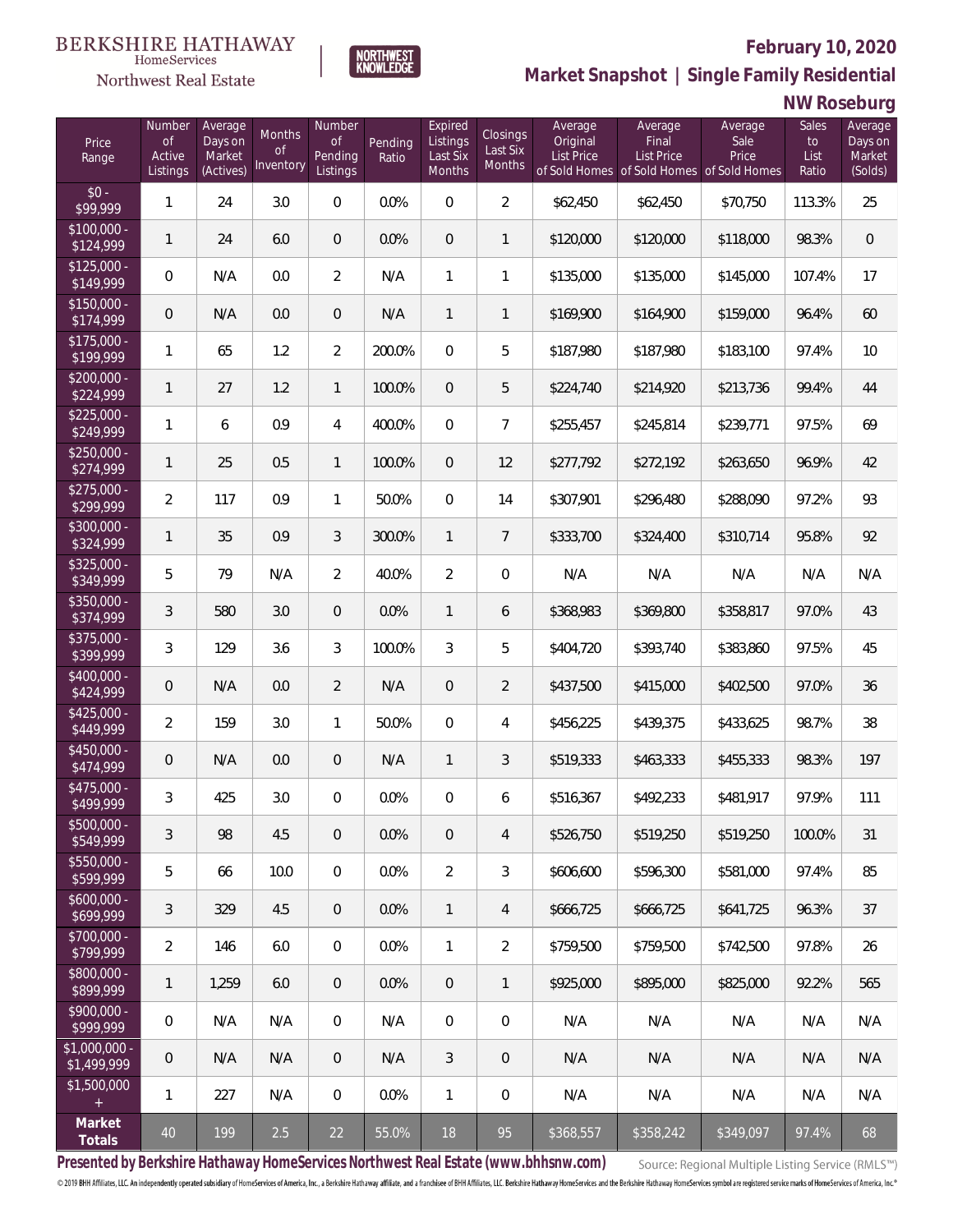### Northwest Real Estate



# **February 10, 2020**

**Market Snapshot | Single Family Residential**

**SE Roseburg**

| Price<br>Range               | Number<br><b>of</b><br>Active<br>Listings | Average<br>Days on<br>Market<br>(Actives) | Months<br><b>of</b><br>Inventory | Number<br><b>of</b><br>Pending<br>Listings | Pending<br>Ratio | Expired<br>Listings<br>Last Six<br>Months | Closings<br>Last Six<br>Months | Average<br>Original<br><b>List Price</b> | Average<br>Final<br><b>List Price</b><br>of Sold Homes of Sold Homes of Sold Homes | Average<br>Sale<br>Price | Sales<br>to<br>List<br>Ratio | Average<br>Days on<br>Market<br>(Solds) |
|------------------------------|-------------------------------------------|-------------------------------------------|----------------------------------|--------------------------------------------|------------------|-------------------------------------------|--------------------------------|------------------------------------------|------------------------------------------------------------------------------------|--------------------------|------------------------------|-----------------------------------------|
| $$0 -$<br>\$99,999           | 0                                         | N/A                                       | 0.0                              | $\overline{2}$                             | N/A              | $\overline{0}$                            | $\overline{4}$                 | \$108,475                                | \$97,600                                                                           | \$73,875                 | 75.7%                        | 233                                     |
| $$100,000 -$<br>\$124,999    | 0                                         | N/A                                       | 0.0                              | $\mathbf{1}$                               | N/A              | $\overline{0}$                            | 2                              | \$107,500                                | \$107,500                                                                          | \$109,500                | 101.9%                       | 30                                      |
| $$125,000 -$<br>\$149,999    | 0                                         | N/A                                       | 0.0                              | $\overline{0}$                             | N/A              | $\mathbf{1}$                              | $\overline{4}$                 | \$162,450                                | \$145,600                                                                          | \$142,475                | 97.9%                        | 74                                      |
| $$150,000 -$<br>\$174,999    | $\overline{2}$                            | 81                                        | 3.0                              | $\overline{2}$                             | 100.0%           | $\overline{0}$                            | $\overline{4}$                 | \$167,438                                | \$167,438                                                                          | \$163,563                | 97.7%                        | 14                                      |
| $$175,000 -$<br>\$199,999    | $\overline{4}$                            | 69                                        | 4.8                              | $\overline{4}$                             | 100.0%           | $\overline{0}$                            | 5                              | \$200,460                                | \$196,840                                                                          | \$193,265                | 98.2%                        | 45                                      |
| $$200,000 -$<br>\$224,999    | $\overline{2}$                            | 118                                       | 2.4                              | $\overline{2}$                             | 100.0%           | $\overline{0}$                            | 5                              | \$210,460                                | \$210,460                                                                          | \$209,500                | 99.5%                        | 20                                      |
| $$225,000 -$<br>\$249,999    | $\mathfrak{Z}$                            | 183                                       | 1.8                              | $\mathbf{1}$                               | 33.3%            | $\overline{0}$                            | 10                             | \$247,120                                | \$240,690                                                                          | \$240,877                | 100.1%                       | 47                                      |
| $$250,000 -$<br>\$274,999    | 0                                         | N/A                                       | 0.0                              | $\overline{4}$                             | N/A              | $\overline{0}$                            | 5                              | \$263,560                                | \$262,760                                                                          | \$260,960                | 99.3%                        | 45                                      |
| $$275,000 -$<br>\$299,999    | $\mathbf{1}$                              | $\overline{7}$                            | 2.0                              | $\overline{2}$                             | 200.0%           | $\overline{2}$                            | 3                              | \$279,900                                | \$284,600                                                                          | \$287,267                | 100.9%                       | $\overline{7}$                          |
| $$300,000 -$<br>\$324,999    | $\mathbf{1}$                              | 154                                       | 3.0                              | $\mathbf{1}$                               | 100.0%           | $\mathbf{1}$                              | $\overline{2}$                 | \$324,950                                | \$324,950                                                                          | \$314,626                | 96.8%                        | 26                                      |
| $$325,000 -$<br>\$349,999    | 3                                         | 228                                       | 9.0                              | $\Omega$                                   | 0.0%             | $\mathbf{1}$                              | $\overline{2}$                 | \$339,500                                | \$337,000                                                                          | \$327,500                | 97.2%                        | 52                                      |
| $$350,000 -$<br>\$374,999    | $\overline{2}$                            | 202                                       | 12.0                             | $\mathbf{1}$                               | 50.0%            | $\mathbf{1}$                              | $\mathbf{1}$                   | \$362,500                                | \$362,500                                                                          | \$355,000                | 97.9%                        | 15                                      |
| $$375,000 -$<br>\$399,999    | 5                                         | 194                                       | 15.0                             | $\overline{0}$                             | 0.0%             | $\overline{2}$                            | $\overline{2}$                 | \$402,450                                | \$388,950                                                                          | \$388,950                | 100.0%                       | 44                                      |
| $$400,000 -$<br>\$424,999    | 0                                         | N/A                                       | N/A                              | $\overline{0}$                             | N/A              | $\mathbf{1}$                              | $\overline{0}$                 | N/A                                      | N/A                                                                                | N/A                      | N/A                          | N/A                                     |
| $$425,000 -$<br>\$449,999    | 0                                         | N/A                                       | N/A                              | $\overline{0}$                             | N/A              | $\overline{0}$                            | $\overline{0}$                 | N/A                                      | N/A                                                                                | N/A                      | N/A                          | N/A                                     |
| $$450,000 -$<br>\$474,999    | 0                                         | N/A                                       | N/A                              | $\overline{0}$                             | N/A              | $\overline{0}$                            | $\overline{0}$                 | N/A                                      | N/A                                                                                | N/A                      | N/A                          | N/A                                     |
| $$475,000 -$<br>\$499,999    | 0                                         | N/A                                       | N/A                              | $\overline{0}$                             | N/A              | $\mathbf{1}$                              | $\mathbf 0$                    | N/A                                      | N/A                                                                                | N/A                      | N/A                          | N/A                                     |
| $$500,000 -$<br>\$549,999    | $\mathbf 0$                               | N/A                                       | N/A                              | $\mathbf 0$                                | N/A              | $\,0\,$                                   | $\mathbf 0$                    | N/A                                      | N/A                                                                                | N/A                      | N/A                          | N/A                                     |
| $$550,000 -$<br>\$599,999    | 0                                         | N/A                                       | N/A                              | $\mathbf 0$                                | N/A              | $\mathbf 0$                               | $\boldsymbol{0}$               | N/A                                      | N/A                                                                                | N/A                      | N/A                          | N/A                                     |
| $$600,000 -$<br>\$699,999    | 0                                         | N/A                                       | N/A                              | $\overline{0}$                             | N/A              | $\sqrt{0}$                                | $\mathbf 0$                    | N/A                                      | N/A                                                                                | N/A                      | N/A                          | N/A                                     |
| \$700,000 -<br>\$799,999     | 0                                         | N/A                                       | N/A                              | $\overline{0}$                             | N/A              | $\mathbf{1}$                              | 0                              | N/A                                      | N/A                                                                                | N/A                      | N/A                          | N/A                                     |
| \$800,000 -<br>\$899,999     | 0                                         | N/A                                       | N/A                              | $\mathbf 0$                                | N/A              | $\sqrt{0}$                                | $\mathbf 0$                    | N/A                                      | N/A                                                                                | N/A                      | N/A                          | N/A                                     |
| $$900.000 -$<br>\$999,999    | 0                                         | N/A                                       | N/A                              | $\overline{0}$                             | N/A              | $\mathbf 0$                               | $\mathbf 0$                    | N/A                                      | N/A                                                                                | N/A                      | N/A                          | N/A                                     |
| \$1,000,000 -<br>\$1,499,999 | 0                                         | N/A                                       | N/A                              | $\overline{0}$                             | N/A              | $\sqrt{0}$                                | $\overline{0}$                 | N/A                                      | N/A                                                                                | N/A                      | N/A                          | N/A                                     |
| \$1,500,000<br>$\pm$         | 0                                         | N/A                                       | N/A                              | $\mathbf 0$                                | N/A              | $\mathbf 0$                               | $\mathbf 0$                    | N/A                                      | N/A                                                                                | N/A                      | N/A                          | N/A                                     |
| Market<br>Totals             | 23                                        | 150                                       | 2.8                              | 20                                         | 87.0%            | 11                                        | 49                             | \$227,511                                | \$223,119                                                                          | \$219,286                | 98.3%                        | 54                                      |

**Presented by Berkshire Hathaway HomeServices Northwest Real Estate (www.bhhsnw.com)**

Source: Regional Multiple Listing Service (RMLS™)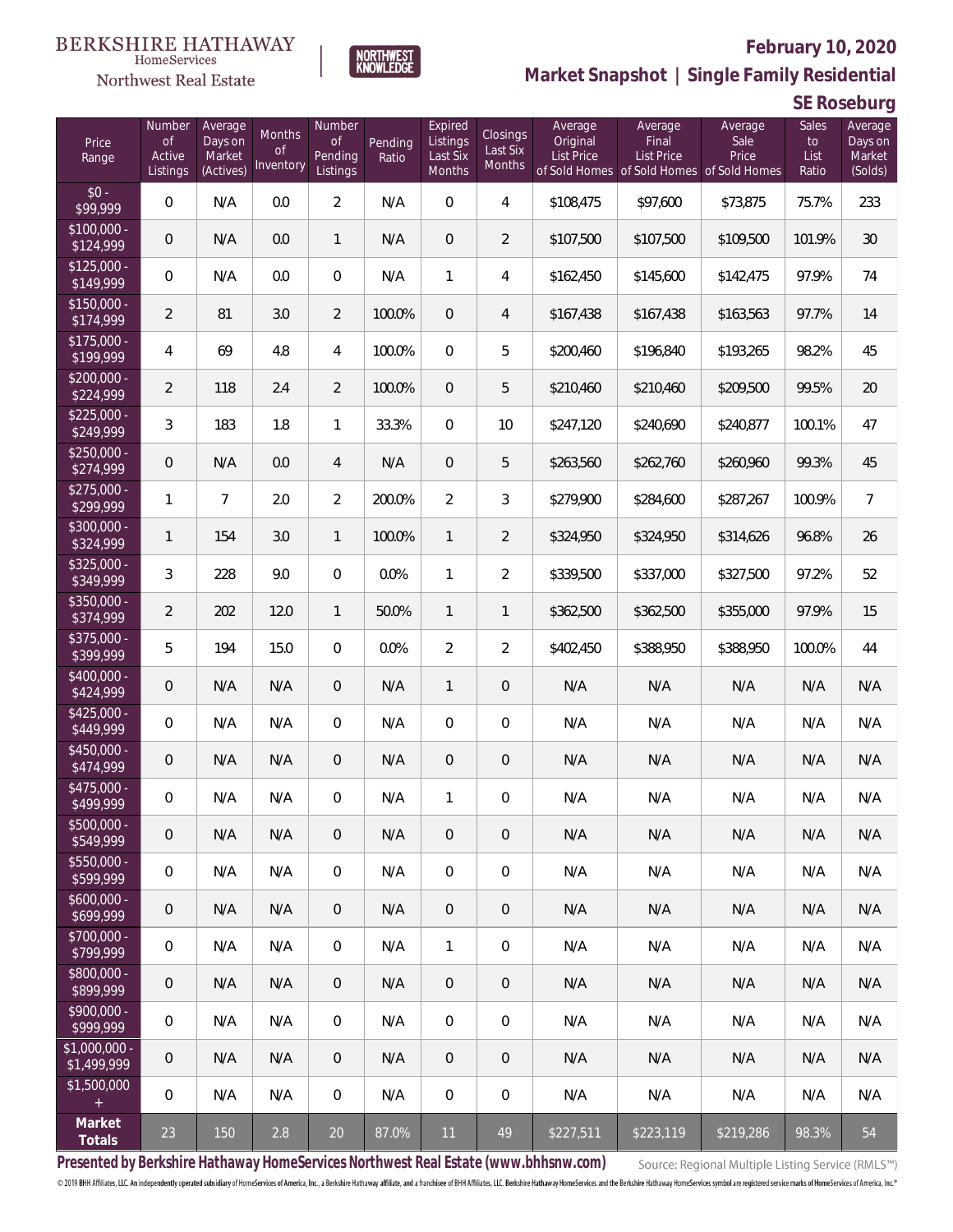

**NORTHWEST**<br>KNOWLEDGE

**Market Snapshot | Single Family Residential**

### **SW Roseburg**

| Price<br>Range                | Number<br>of<br>Active<br>Listings | Average<br>Days on<br>Market<br>(Actives) | Months<br>0f<br>Inventory | Number<br><b>of</b><br>Pending<br>Listings | Pending<br>Ratio | Expired<br>Listings<br>Last Six<br>Months | Closings<br>Last Six<br>Months | Average<br>Original<br><b>List Price</b> | Average<br>Final<br>List Price<br>of Sold Homes of Sold Homes | Average<br>Sale<br>Price<br>of Sold Homes | Sales<br>to<br>List<br>Ratio | Average<br>Days on<br>Market<br>(Solds) |
|-------------------------------|------------------------------------|-------------------------------------------|---------------------------|--------------------------------------------|------------------|-------------------------------------------|--------------------------------|------------------------------------------|---------------------------------------------------------------|-------------------------------------------|------------------------------|-----------------------------------------|
| $$0 -$<br>\$99,999            | $\overline{0}$                     | N/A                                       | 0.0                       | $\overline{0}$                             | N/A              | $\overline{0}$                            | 3                              | \$99,967                                 | \$99,967                                                      | \$89,667                                  | 89.7%                        | 18                                      |
| $$100,000 -$<br>\$124,999     | 0                                  | N/A                                       | 0.0                       | $\overline{2}$                             | N/A              | $\overline{0}$                            | 3                              | \$108,333                                | \$108,333                                                     | \$118,033                                 | 109.0%                       | 75                                      |
| $$125,000 -$<br>\$149,999     | $\overline{0}$                     | N/A                                       | 0.0                       | $\overline{0}$                             | N/A              | $\overline{0}$                            | $\overline{2}$                 | \$139,750                                | \$139,750                                                     | \$137,750                                 | 98.6%                        | $\overline{4}$                          |
| $$150,000 -$<br>\$174,999     | 0                                  | N/A                                       | 0.0                       | $\overline{0}$                             | N/A              | $\overline{0}$                            | 5                              | \$192,764                                | \$178,580                                                     | \$162,300                                 | 90.9%                        | 122                                     |
| $$175,000 -$<br>\$199,999     | 3                                  | 79                                        | 2.3                       | $\overline{2}$                             | 66.7%            | $\overline{0}$                            | 8                              | \$184,213                                | \$184,213                                                     | \$183,863                                 | 99.8%                        | 6                                       |
| $$200,000 -$<br>\$224,999     | 0                                  | N/A                                       | 0.0                       | 4                                          | N/A              | $\overline{0}$                            | 8                              | \$219,850                                | \$217,850                                                     | \$215,300                                 | 98.8%                        | 15                                      |
| $$225,000 -$<br>\$249,999     | 4                                  | 59                                        | 2.4                       | $\mathbf{1}$                               | 25.0%            | $\overline{0}$                            | 10                             | \$239,750                                | \$237,000                                                     | \$232,790                                 | 98.2%                        | 37                                      |
| $$250,000 -$<br>\$274,999     | 0                                  | N/A                                       | 0.0                       | $\mathbf{1}$                               | N/A              | $\mathbf{1}$                              | 12                             | \$277,442                                | \$268,308                                                     | \$261,200                                 | 97.4%                        | 49                                      |
| $$275,000 -$<br>\$299,999     | $\overline{0}$                     | N/A                                       | 0.0                       | 3                                          | N/A              | $\overline{2}$                            | 8                              | \$294,713                                | \$291,713                                                     | \$290,213                                 | 99.5%                        | 22                                      |
| $$300,000 -$<br>\$324,999     | 1                                  | 26                                        | 1.5                       | $\overline{0}$                             | 0.0%             | $\overline{0}$                            | $\overline{4}$                 | \$308,200                                | \$308,200                                                     | \$309,250                                 | 100.3%                       | 11                                      |
| $$325,000 -$<br>\$349,999     | $\overline{2}$                     | 68                                        | 4.0                       | $\overline{2}$                             | 100.0%           | $\overline{2}$                            | 3                              | \$359,000                                | \$352,333                                                     | \$343,778                                 | 97.6%                        | 45                                      |
| $$350,000 -$<br>\$374,999     | 3                                  | 67                                        | 9.0                       | $\overline{0}$                             | 0.0%             | $\overline{0}$                            | $\overline{2}$                 | \$387,450                                | \$387,450                                                     | \$367,500                                 | 94.9%                        | 368                                     |
| $$375,000 -$<br>\$399,999     | $\overline{a}$                     | 310                                       | 1.7                       | $\mathbf{1}$                               | 50.0%            | $\overline{0}$                            | $\overline{7}$                 | \$407,614                                | \$401,886                                                     | \$391,986                                 | 97.5%                        | 23                                      |
| $$400,000 -$<br>\$424,999     | $\overline{2}$                     | 226                                       | 3.0                       | $\overline{0}$                             | 0.0%             | $\mathbf{1}$                              | $\overline{4}$                 | \$426,050                                | \$422,300                                                     | \$407,600                                 | 96.5%                        | 39                                      |
| $$425,000 -$<br>\$449,999     | $\overline{2}$                     | 202                                       | 3.0                       | $\overline{0}$                             | 0.0%             | $\mathbf{1}$                              | $\overline{4}$                 | \$455,500                                | \$444,750                                                     | \$435,250                                 | 97.9%                        | 53                                      |
| $$450,000 -$<br>\$474,999     | 1                                  | $\overline{4}$                            | 3.0                       | $\overline{0}$                             | 0.0%             | $\mathbf{1}$                              | $\overline{2}$                 | \$477,450                                | \$477,450                                                     | \$462,750                                 | 96.9%                        | 21                                      |
| $$475,000 -$<br>\$499,999     | 1                                  | 242                                       | 6.0                       | $\mathbf{1}$                               | 100.0%           | $\boldsymbol{0}$                          | 1                              | \$499,000                                | \$499,000                                                     | \$499,000                                 | 100.0%                       | $\overline{7}$                          |
| $$500,000 -$<br>\$549,999     | $\overline{2}$                     | 21                                        | 3.0                       | $\overline{0}$                             | 0.0%             | $\overline{0}$                            | 4                              | \$557,375                                | \$549,625                                                     | \$530,225                                 | 96.5%                        | 87                                      |
| $$550,000 -$<br>\$599,999     | 1                                  | 224                                       | 6.0                       | $\mathbf 0$                                | 0.0%             | $\overline{0}$                            | 1                              | \$585,000                                | \$565,000                                                     | \$551,000                                 | 97.5%                        | 45                                      |
| $$600,000 -$<br>\$699,999     | 1                                  | 35                                        | N/A                       | $\overline{0}$                             | 0.0%             | $\overline{0}$                            | $\mathbf 0$                    | N/A                                      | N/A                                                           | N/A                                       | N/A                          | N/A                                     |
| $$700,000 -$<br>\$799,999     | 1                                  | 403                                       | 1.5                       | $\mathbf 0$                                | 0.0%             | $\boldsymbol{0}$                          | 4                              | \$828,500                                | \$762,250                                                     | \$751,875                                 | 98.6%                        | 341                                     |
| \$800,000 -<br>\$899,999      | $\overline{0}$                     | N/A                                       | 0.0                       | $\overline{0}$                             | N/A              | $\mathbf{1}$                              | $\mathbf{1}$                   | \$790,000                                | \$790,000                                                     | \$800,000                                 | 101.3%                       | $\mathbf{1}$                            |
| $$900,000 -$<br>\$999,999     | $\,0\,$                            | N/A                                       | N/A                       | $\boldsymbol{0}$                           | N/A              | $\mathbf{1}$                              | 0                              | N/A                                      | N/A                                                           | N/A                                       | N/A                          | N/A                                     |
| $$1,000,000$ -<br>\$1,499,999 | 1                                  | 251                                       | N/A                       | $\overline{0}$                             | 0.0%             | $\overline{0}$                            | $\mathbf 0$                    | N/A                                      | N/A                                                           | N/A                                       | N/A                          | N/A                                     |
| \$1,500,000<br>$+$            | 1                                  | 584                                       | N/A                       | $\overline{0}$                             | 0.0%             | $\mathbf 0$                               | 0                              | N/A                                      | N/A                                                           | N/A                                       | N/A                          | N/A                                     |
| Market<br>Totals              | 28                                 | 146                                       | 1.8                       | 17                                         | 60.7%            | $10$                                      | 96                             | \$323,144                                | \$316,039                                                     | \$309,478                                 | 97.9%                        | 57                                      |

**Presented by Berkshire Hathaway HomeServices Northwest Real Estate (www.bhhsnw.com)**

Source: Regional Multiple Listing Service (RMLS™)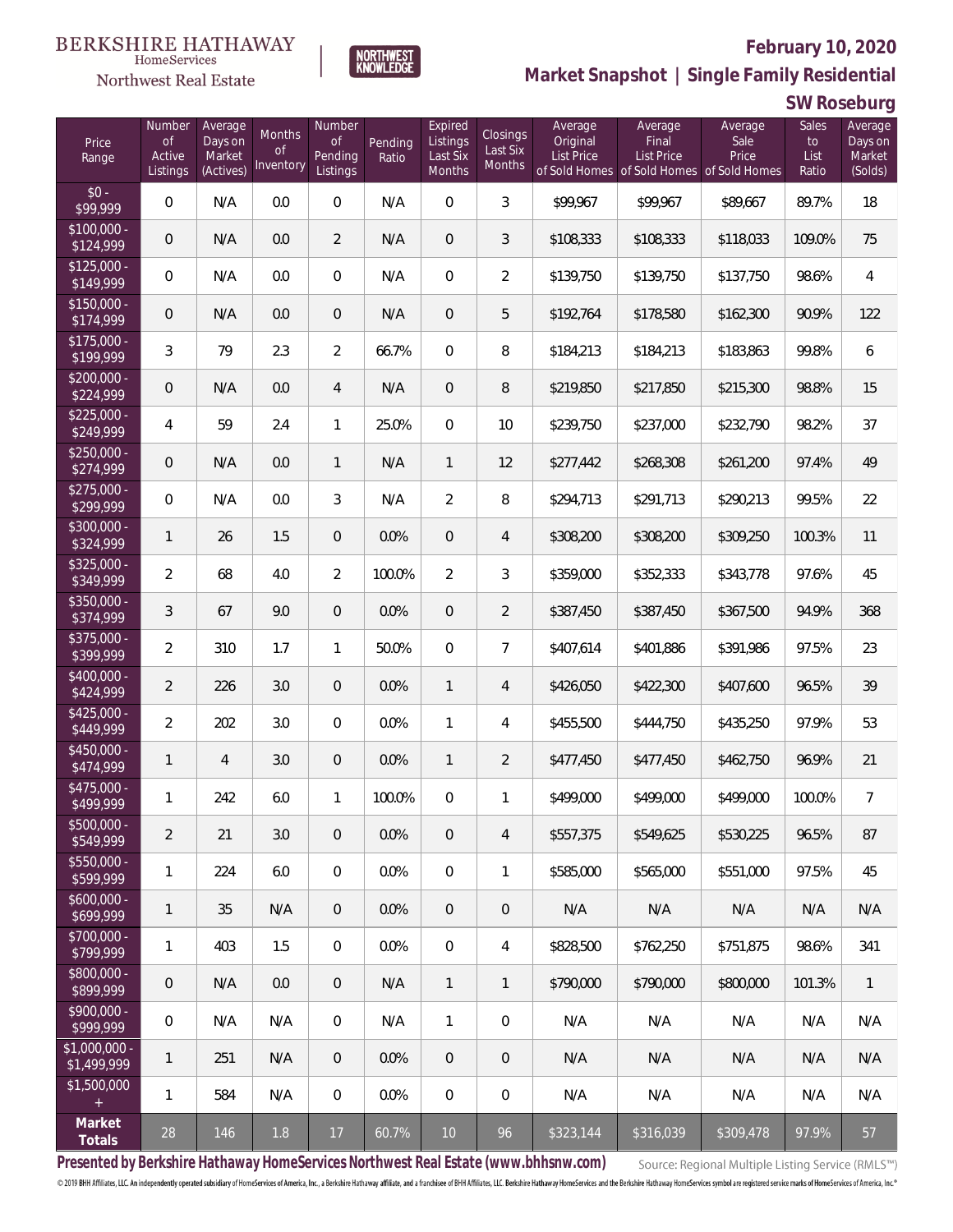



## **February 10, 2020**

**Market Snapshot | Single Family Residential**

**Glide**

| Price<br>Range                | Number<br>of<br>Active<br>Listings | Average<br>Days on<br>Market<br>(Actives) | Months<br><b>of</b><br>Inventory | Number<br><b>of</b><br>Pending<br>Listings | Pending<br>Ratio | Expired<br>Listings<br>Last Six<br>Months | <b>Closings</b><br>Last Six<br><b>Months</b> | Average<br>Original<br>List Price | Average<br>Final<br>List Price<br>of Sold Homes of Sold Homes | Average<br>Sale<br>Price<br>of Sold Homes | <b>Sales</b><br>to<br>List<br>Ratio | Average<br>Days on<br>Market<br>(Solds) |
|-------------------------------|------------------------------------|-------------------------------------------|----------------------------------|--------------------------------------------|------------------|-------------------------------------------|----------------------------------------------|-----------------------------------|---------------------------------------------------------------|-------------------------------------------|-------------------------------------|-----------------------------------------|
| $$0 -$<br>\$99,999            | $\mathbf 0$                        | N/A                                       | 0.0                              | $\mathbf 0$                                | N/A              | $\mathbf 0$                               | $\overline{2}$                               | \$92,145                          | \$92,145                                                      | \$73,050                                  | 79.3%                               | 41                                      |
| $$100,000 -$<br>\$124,999     | $\mathbf 0$                        | N/A                                       | 0.0                              | $\mathbf 0$                                | N/A              | $\mathbf{1}$                              | $\mathbf{1}$                                 | \$195,000                         | \$169,000                                                     | \$116,000                                 | 68.6%                               | 342                                     |
| $$125,000 -$<br>\$149,999     | 1                                  | 11                                        | 6.0                              | $\overline{0}$                             | 0.0%             | $\boldsymbol{0}$                          | 1                                            | \$137,000                         | \$137,000                                                     | \$137,000                                 | 100.0%                              | 26                                      |
| $$150,000 -$<br>\$174,999     | 0                                  | N/A                                       | 0.0                              | $\mathbf 0$                                | N/A              | $\mathbf 0$                               | $\mathbf{1}$                                 | \$225,000                         | \$164,900                                                     | \$158,000                                 | 95.8%                               | 844                                     |
| $$175,000 -$<br>\$199,999     | $\overline{2}$                     | 226                                       | N/A                              | 3                                          | 150.0%           | $\mathbf{1}$                              | $\mathbf 0$                                  | N/A                               | N/A                                                           | N/A                                       | N/A                                 | N/A                                     |
| $$200,000 -$<br>\$224,999     | 1                                  | 26                                        | 6.0                              | $\mathbf 0$                                | 0.0%             | $\mathbf{1}$                              | $\mathbf{1}$                                 | \$217,500                         | \$217,500                                                     | \$215,000                                 | 98.9%                               | 225                                     |
| $$225,000 -$<br>\$249,999     | $\mathbf 0$                        | N/A                                       | 0.0                              | $\mathbf{1}$                               | N/A              | $\boldsymbol{0}$                          | 3                                            | \$244,333                         | \$239,300                                                     | \$238,967                                 | 99.9%                               | 37                                      |
| $$250,000 -$<br>\$274,999     | 1                                  | 258                                       | 6.0                              | 3                                          | 300.0%           | $\mathbf 0$                               | $\mathbf{1}$                                 | \$260,000                         | \$260,000                                                     | \$250,000                                 | 96.2%                               | 28                                      |
| $$275,000 -$<br>\$299,999     | $\overline{2}$                     | 267                                       | 2.0                              | $\overline{0}$                             | 0.0%             | $\overline{2}$                            | 6                                            | \$285,983                         | \$284,483                                                     | \$284,650                                 | 100.1%                              | 11                                      |
| \$300,000 -<br>\$324,999      | $\mathsf{O}\xspace$                | N/A                                       | 0.0                              | $\mathbf 0$                                | N/A              | $\mathbf 0$                               | $\mathbf{1}$                                 | \$339,000                         | \$339,000                                                     | \$300,500                                 | 88.6%                               | 21                                      |
| $$325,000 -$<br>\$349,999     | $\overline{2}$                     | 387                                       | N/A                              | $\mathbf{1}$                               | 50.0%            | $\mathfrak{Z}$                            | $\mathbf 0$                                  | N/A                               | N/A                                                           | N/A                                       | N/A                                 | N/A                                     |
| \$350,000 -<br>\$374,999      | $\mathbf 0$                        | N/A                                       | 0.0                              | $\mathbf 0$                                | N/A              | $\boldsymbol{0}$                          | 3                                            | \$376,633                         | \$369,000                                                     | \$364,667                                 | 98.8%                               | 42                                      |
| \$375,000 -<br>\$399,999      | 4                                  | 98                                        | N/A                              | $\mathbf{1}$                               | 25.0%            | $\overline{0}$                            | $\mathbf 0$                                  | N/A                               | N/A                                                           | N/A                                       | N/A                                 | N/A                                     |
| $$400,000 -$<br>\$424,999     | $\mathsf{O}\xspace$                | N/A                                       | N/A                              | $\mathbf{1}$                               | N/A              | $\mathbf 0$                               | $\mathbf 0$                                  | N/A                               | N/A                                                           | N/A                                       | N/A                                 | N/A                                     |
| $$425,000 -$<br>\$449,999     | $\mathbf 0$                        | N/A                                       | N/A                              | $\overline{0}$                             | N/A              | $\overline{2}$                            | $\mathbf 0$                                  | N/A                               | N/A                                                           | N/A                                       | N/A                                 | N/A                                     |
| \$450,000 -<br>\$474,999      | $\overline{2}$                     | 123                                       | N/A                              | $\overline{0}$                             | 0.0%             | $\overline{2}$                            | $\mathbf 0$                                  | N/A                               | N/A                                                           | N/A                                       | N/A                                 | N/A                                     |
| \$475,000 -<br>\$499,999      | 0                                  | N/A                                       | N/A                              | 0                                          | N/A              | $\overline{0}$                            | 0                                            | N/A                               | N/A                                                           | N/A                                       | N/A                                 | N/A                                     |
| $$500,000 -$<br>\$549,999     | $\overline{a}$                     | 27                                        | 12.0                             | $\mathbf 0$                                | 0.0%             | $\mathbf{1}$                              | $\mathbf{1}$                                 | \$545,000                         | \$545,000                                                     | \$500,000                                 | 91.7%                               | 42                                      |
| $$550,000 -$<br>\$599,999     | 1                                  | $\overline{4}$                            | N/A                              | $\mathbf{1}$                               | 100.0%           | $\mathbf{1}$                              | 0                                            | N/A                               | N/A                                                           | N/A                                       | N/A                                 | N/A                                     |
| $$600,000 -$<br>\$699,999     | 3                                  | 271                                       | 18.0                             | $\mathbf 0$                                | 0.0%             | $\mathbf 0$                               | $\mathbf{1}$                                 | \$699,000                         | \$699,000                                                     | \$699,000                                 | 100.0%                              | $\, 8$                                  |
| $$700,000 -$<br>\$799,999     | 1                                  | 245                                       | N/A                              | $\mathbf{1}$                               | 100.0%           | $\overline{0}$                            | 0                                            | N/A                               | N/A                                                           | N/A                                       | N/A                                 | N/A                                     |
| \$800,000 -<br>\$899,999      | 0                                  | N/A                                       | N/A                              | $\mathbf 0$                                | N/A              | $\mathbf 0$                               | 0                                            | N/A                               | N/A                                                           | N/A                                       | N/A                                 | N/A                                     |
| $$900,000 -$<br>\$999,999     | 0                                  | N/A                                       | 0.0                              | $\mathbf 0$                                | N/A              | $\mathbf 0$                               | $\mathbf{1}$                                 | \$974,900                         | \$974,900                                                     | \$960,000                                 | 98.5%                               | 14                                      |
| $$1,000,000 -$<br>\$1,499,999 | 0                                  | N/A                                       | N/A                              | $\mathbf 0$                                | N/A              | $\overline{1}$                            | 0                                            | N/A                               | N/A                                                           | N/A                                       | N/A                                 | N/A                                     |
| \$1,500,000<br>$\pm$          | 3                                  | 135                                       | N/A                              | $\mathbf 0$                                | 0.0%             | $\overline{2}$                            | 0                                            | N/A                               | N/A                                                           | N/A                                       | N/A                                 | N/A                                     |
| Market<br>Totals              | 25                                 | 168                                       | 6.5                              | 12                                         | 48.0%            | 17                                        | 23                                           | \$319,804                         | \$314,017                                                     | \$304,365                                 | 96.9%                               | 84                                      |

**Presented by Berkshire Hathaway HomeServices Northwest Real Estate (www.bhhsnw.com)**

Source: Regional Multiple Listing Service (RMLS™)

a s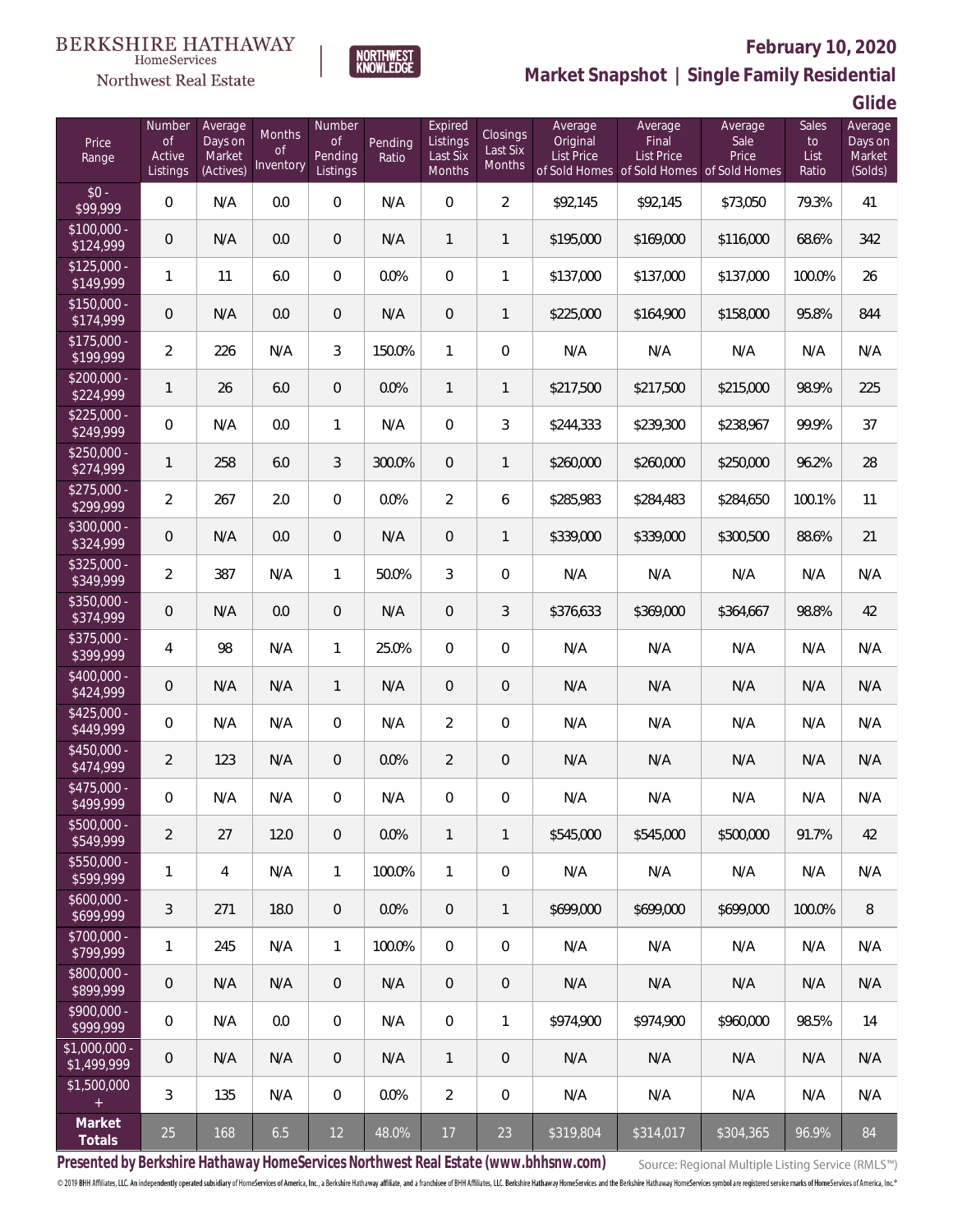

**NORTHWEST**<br>KNOWLEDGE

Northwest Real Estate

**Market Snapshot | Single Family Residential**

**Sutherlin**

| Price<br>Range                | Number<br>$\mathsf{of}$<br>Active<br>Listings | Average<br>Days on<br>Market<br>(Actives) | Months<br>Οf<br>Inventory | Number<br>Οf<br>Pending<br>Listings | Pending<br>Ratio | Expired<br>Listings<br>Last Six<br>Months | Closings<br>Last Six<br><b>Months</b> | Average<br>Original<br><b>List Price</b> | Average<br>Final<br>List Price<br>of Sold Homes of Sold Homes of Sold Homes | Average<br>Sale<br>Price | Sales<br>to<br>List<br>Ratio | Average<br>Days on<br>Market<br>(Solds) |
|-------------------------------|-----------------------------------------------|-------------------------------------------|---------------------------|-------------------------------------|------------------|-------------------------------------------|---------------------------------------|------------------------------------------|-----------------------------------------------------------------------------|--------------------------|------------------------------|-----------------------------------------|
| $$0 -$<br>\$99,999            | $\mathbf{1}$                                  | 272                                       | N/A                       | $\overline{2}$                      | 200.0%           | $\overline{0}$                            | $\mathbf{0}$                          | N/A                                      | N/A                                                                         | N/A                      | N/A                          | N/A                                     |
| $$100,000 -$<br>\$124,999     | 1                                             | 62                                        | 6.0                       | $\overline{0}$                      | 0.0%             | $\overline{0}$                            | 1                                     | \$120,000                                | \$120,000                                                                   | \$120,000                | 100.0%                       | $\overline{2}$                          |
| $$125,000 -$<br>\$149,999     | 3                                             | 45                                        | 18.0                      | $\overline{2}$                      | 66.7%            | $\overline{0}$                            | 1                                     | \$140,000                                | \$140,000                                                                   | \$140,000                | 100.0%                       | $\mathbf 0$                             |
| $$150.000 -$<br>\$174,999     | $\overline{2}$                                | 85                                        | 3.0                       | 3                                   | 150.0%           | $\overline{0}$                            | $\overline{4}$                        | \$178,200                                | \$164,450                                                                   | \$164,375                | 100.0%                       | 38                                      |
| $$175,000 -$<br>\$199,999     | $\overline{2}$                                | 110                                       | 0.8                       | $\overline{2}$                      | 100.0%           | 3                                         | 15                                    | \$189,973                                | \$189,507                                                                   | \$189,583                | 100.0%                       | 18                                      |
| $$200,000 -$<br>\$224,999     | 4                                             | 105                                       | 2.7                       | $\overline{2}$                      | 50.0%            | $\mathbf{1}$                              | 9                                     | \$225,178                                | \$219,078                                                                   | \$214,156                | 97.8%                        | 54                                      |
| $$225,000 -$<br>\$249,999     | 5                                             | 56                                        | 2.5                       | 5                                   | 100.0%           | $\mathbf{1}$                              | 12                                    | \$242,233                                | \$240,075                                                                   | \$238,117                | 99.2%                        | 18                                      |
| $$250,000 -$<br>\$274,999     | 5                                             | 37                                        | 1.9                       | 5                                   | 100.0%           | 5                                         | 16                                    | \$272,366                                | \$264,122                                                                   | \$263,150                | 99.6%                        | 104                                     |
| $$275,000 -$<br>\$299,999     | 8                                             | 176                                       | 4.0                       | $\overline{2}$                      | 25.0%            | 3                                         | 12                                    | \$291,958                                | \$289,833                                                                   | \$287,267                | 99.1%                        | 29                                      |
| \$300,000 -<br>\$324,999      | 1                                             | 3                                         | 0.8                       | $\mathbf 0$                         | 0.0%             | $\mathbf 0$                               | 8                                     | \$334,088                                | \$316,150                                                                   | \$309,038                | 97.8%                        | 104                                     |
| $$325,000 -$<br>\$349,999     | 3                                             | 84                                        | 2.6                       | $\overline{2}$                      | 66.7%            | 1                                         | $\overline{7}$                        | \$350,129                                | \$347,271                                                                   | \$334,714                | 96.4%                        | 88                                      |
| \$350,000 -<br>\$374,999      | 4                                             | 44                                        | 8.0                       | $\overline{2}$                      | 50.0%            | $\mathbf{1}$                              | 3                                     | \$376,300                                | \$372,967                                                                   | \$358,333                | 96.1%                        | 63                                      |
| \$375,000 -<br>\$399,999      | $\overline{7}$                                | 170                                       | 14.0                      | $\mathbf{1}$                        | 14.3%            | 8                                         | 3                                     | \$397,667                                | \$389,333                                                                   | \$382,000                | 98.1%                        | 164                                     |
| \$400,000 -<br>\$424,999      | 1                                             | 77                                        | 2.0                       | $\boldsymbol{0}$                    | 0.0%             | $\mathbf{1}$                              | 3                                     | \$434,933                                | \$421,333                                                                   | \$413,333                | 98.1%                        | 61                                      |
| $$425,000 -$<br>\$449,999     | $\overline{2}$                                | 308                                       | N/A                       | $\mathbf{1}$                        | 50.0%            | 1                                         | $\mathbf 0$                           | N/A                                      | N/A                                                                         | N/A                      | N/A                          | N/A                                     |
| $$450,000 -$<br>\$474,999     | $\overline{2}$                                | 69                                        | 6.0                       | $\mathbf 0$                         | 0.0%             | $\mathbf 0$                               | $\overline{2}$                        | \$487,450                                | \$477,450                                                                   | \$463,950                | 97.2%                        | 56                                      |
| \$475,000 -<br>\$499,999      | $\overline{2}$                                | 89                                        | 3.0                       | 0                                   | 0.0%             | 1                                         | 4                                     | \$508,850                                | \$498,850                                                                   | \$493,600                | 98.9%                        | 72                                      |
| $$500,000 -$<br>\$549,999     | $\theta$                                      | N/A                                       | 0.0                       | $\theta$                            | N/A              | $\theta$                                  | $\overline{2}$                        | \$544,500                                | \$544,500                                                                   | \$531,330                | 97.6%                        | 72                                      |
| $$550,000 -$<br>\$599,999     | 0                                             | N/A                                       | 0.0                       | $\mathbf{1}$                        | N/A              | $\mathbf{1}$                              | 1                                     | \$695,000                                | \$575,000                                                                   | \$555,000                | 96.5%                        | 118                                     |
| $$600,000 -$<br>\$699,999     | $\mathbf 0$                                   | N/A                                       | 0.0                       | $\mathbf{1}$                        | N/A              | $\sqrt{2}$                                | 3                                     | \$654,633                                | \$637,967                                                                   | \$676,333                | 106.0%                       | 116                                     |
| \$700,000 -<br>\$799,999      | 3                                             | 146                                       | N/A                       | $\mathbf 0$                         | 0.0%             | $\mathbf{1}$                              | $\overline{0}$                        | N/A                                      | N/A                                                                         | N/A                      | N/A                          | N/A                                     |
| \$800,000 -<br>\$899,999      | 2                                             | 338                                       | N/A                       | $\overline{0}$                      | 0.0%             | $\sqrt{2}$                                | $\overline{0}$                        | N/A                                      | N/A                                                                         | N/A                      | N/A                          | N/A                                     |
| \$900,000 -<br>\$999,999      | 1                                             | 117                                       | N/A                       | $\mathbf 0$                         | 0.0%             | $\mathbf{1}$                              | 0                                     | N/A                                      | N/A                                                                         | N/A                      | N/A                          | N/A                                     |
| $$1,000,000 -$<br>\$1,499,999 | 1                                             | 69                                        | 3.0                       | $\overline{0}$                      | 0.0%             | $\theta$                                  | $\overline{2}$                        | \$1,039,500                              | \$1,039,500                                                                 | \$1,039,500              | 100.0%                       | $\overline{1}$                          |
| \$1,500,000                   | 5                                             | 145                                       | 30.0                      | $\mathbf 0$                         | 0.0%             | $\mathbf 0$                               | 1                                     | \$2,600,000                              | \$2,600,000                                                                 | \$1,900,000              | 73.1%                        | 120                                     |
| Market<br>Totals              | 65                                            | 120                                       | 3.6                       | 31                                  | 47.7%            | 29                                        | 109                                   | \$337,657                                | \$330,598                                                                   | \$321,173                | 97.1%                        | 60                                      |

**Presented by Berkshire Hathaway HomeServices Northwest Real Estate (www.bhhsnw.com)**

Source: Regional Multiple Listing Service (RMLS™)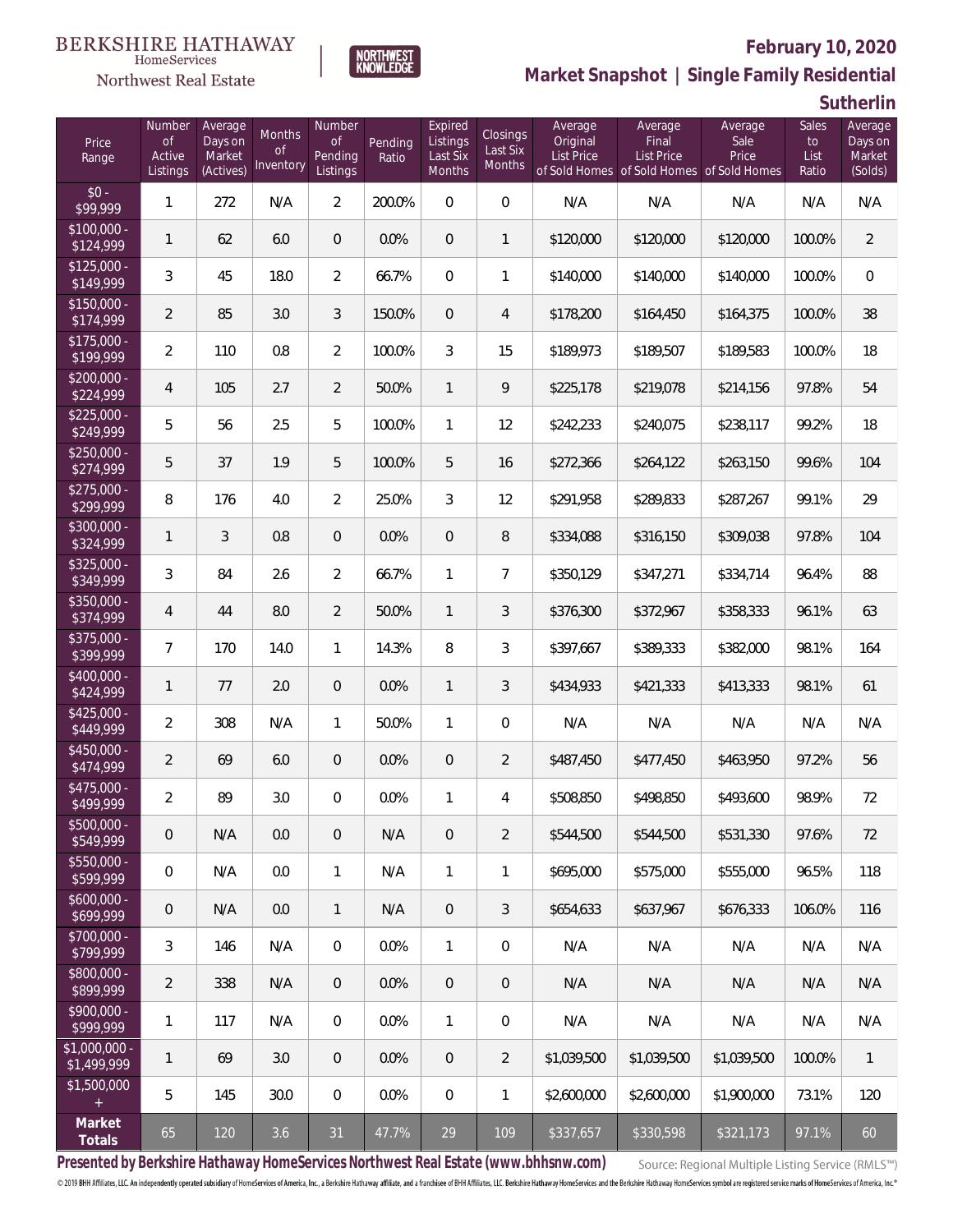

### **February 10, 2020**



**Winston**

| Price<br>Range                | Number<br><b>of</b><br>Active<br>Listings | Average<br>Days on<br>Market<br>(Actives) | Months<br>0f<br>Inventory | Number<br>Οf<br>Pending<br>Listings | Pending<br>Ratio | Expired<br>Listings<br>Last Six<br>Months | Closings<br>Last Six<br>Months | Average<br>Original<br><b>List Price</b> | Average<br>Final<br><b>List Price</b> | Average<br>Sale<br>Price<br>of Sold Homes of Sold Homes of Sold Homes | Sales<br>to<br>List<br>Ratio | Average<br>Days on<br>Market<br>(Solds) |
|-------------------------------|-------------------------------------------|-------------------------------------------|---------------------------|-------------------------------------|------------------|-------------------------------------------|--------------------------------|------------------------------------------|---------------------------------------|-----------------------------------------------------------------------|------------------------------|-----------------------------------------|
| $$0 -$<br>\$99,999            | $\mathbf 0$                               | N/A                                       | 0.0                       | $\mathbf{1}$                        | N/A              | $\mathbf{1}$                              | 5                              | \$78,740                                 | \$71,900                              | \$70,259                                                              | 97.7%                        | 28                                      |
| $$100,000 -$<br>\$124,999     | 1                                         | 5                                         | 6.0                       | $\mathbf{1}$                        | 100.0%           | $\mathbf{1}$                              | $\mathbf{1}$                   | \$121,900                                | \$121,900                             | \$121,500                                                             | 99.7%                        | 46                                      |
| $$125,000 -$<br>\$149,999     | 1                                         | 84                                        | 1.2                       | $\overline{2}$                      | 200.0%           | $\mathbf{1}$                              | 5                              | \$138,140                                | \$138,140                             | \$134,400                                                             | 97.3%                        | 15                                      |
| $$150,000 -$<br>\$174,999     | 0                                         | N/A                                       | 0.0                       | $\overline{2}$                      | N/A              | $\overline{2}$                            | $\overline{7}$                 | \$166,114                                | \$165,400                             | \$163,407                                                             | 98.8%                        | 47                                      |
| $$175,000 -$<br>\$199,999     | 5                                         | 101                                       | 5.0                       | $\overline{2}$                      | 40.0%            | $\mathbf{1}$                              | 6                              | \$191,133                                | \$185,400                             | \$188,758                                                             | 101.8%                       | 45                                      |
| $$200,000 -$<br>\$224,999     | $\overline{2}$                            | 51                                        | 1.5                       | $\overline{2}$                      | 100.0%           | $\overline{2}$                            | 8                              | \$224,238                                | \$219,550                             | \$214,000                                                             | 97.5%                        | 36                                      |
| $$225,000 -$<br>\$249,999     | 4                                         | 173                                       | 1.6                       | $\overline{7}$                      | 175.0%           | $\mathbf{0}$                              | 15                             | \$249,560                                | \$245,893                             | \$243,270                                                             | 98.9%                        | 35                                      |
| $$250,000 -$<br>\$274,999     | 6                                         | 37                                        | 3.3                       | $\overline{7}$                      | 116.7%           | $\overline{2}$                            | 11                             | \$266,482                                | \$260,436                             | \$257,636                                                             | 98.9%                        | 81                                      |
| $$275,000 -$<br>\$299,999     | 1                                         | 80                                        | 2.0                       | $\overline{0}$                      | 0.0%             | 3                                         | 3                              | \$334,283                                | \$305,950                             | \$286,650                                                             | 93.7%                        | 215                                     |
| $$300,000 -$<br>\$324,999     | $\overline{2}$                            | 61                                        | 3.0                       | $\mathbf{1}$                        | 50.0%            | $\overline{0}$                            | $\overline{4}$                 | \$321,200                                | \$312,500                             | \$310,000                                                             | 99.2%                        | 64                                      |
| $$325,000 -$<br>\$349,999     | 5                                         | 183                                       | 6.0                       | $\mathbf{1}$                        | 20.0%            | $\mathbf{1}$                              | 5                              | \$364,580                                | \$354,580                             | \$341,530                                                             | 96.3%                        | 54                                      |
| $$350,000 -$<br>\$374,999     | 6                                         | 51                                        | 36.0                      | $\mathbf{1}$                        | 16.7%            | $\mathbf{1}$                              | 1                              | \$359,000                                | \$359,000                             | \$350,000                                                             | 97.5%                        | 11                                      |
| $$375,000 -$<br>\$399,999     | 4                                         | 202                                       | 12.0                      | $\overline{0}$                      | 0.0%             | $\overline{0}$                            | $\overline{2}$                 | \$399,450                                | \$389,450                             | \$377,500                                                             | 96.9%                        | 151                                     |
| $$400.000 -$<br>\$424,999     | 0                                         | N/A                                       | N/A                       | $\mathbf{1}$                        | N/A              | $\overline{0}$                            | $\mathsf{O}\xspace$            | N/A                                      | N/A                                   | N/A                                                                   | N/A                          | N/A                                     |
| $$425,000 -$<br>\$449,999     | $\overline{2}$                            | 32                                        | 12.0                      | $\overline{2}$                      | 100.0%           | $\overline{0}$                            | 1                              | \$515,000                                | \$434,995                             | \$430,000                                                             | 98.9%                        | 208                                     |
| $$450,000 -$<br>\$474,999     | 1                                         | 193                                       | N/A                       | $\overline{0}$                      | 0.0%             | $\overline{0}$                            | $\mathbf 0$                    | N/A                                      | N/A                                   | N/A                                                                   | N/A                          | N/A                                     |
| $$475,000 -$<br>\$499,999     | 0                                         | N/A                                       | N/A                       | 0                                   | N/A              | 0                                         | 0                              | N/A                                      | N/A                                   | N/A                                                                   | N/A                          | N/A                                     |
| $$500,000 -$<br>\$549,999     | 1                                         | 165                                       | N/A                       | $\mathbf{1}$                        | 100.0%           | $\overline{0}$                            | 0                              | N/A                                      | N/A                                   | N/A                                                                   | N/A                          | N/A                                     |
| $$550,000 -$<br>\$599,999     | $\mathbf 0$                               | N/A                                       | N/A                       | $\overline{0}$                      | N/A              | $\mathbf 0$                               | 0                              | N/A                                      | N/A                                   | N/A                                                                   | N/A                          | N/A                                     |
| $$600,000 -$<br>\$699,999     | $\overline{2}$                            | 197                                       | 6.0                       | $\mathbf{1}$                        | 50.0%            | $\mathbf{1}$                              | $\overline{2}$                 | \$697.450                                | \$667,000                             | \$645,000                                                             | 96.7%                        | 112                                     |
| $$700,000 -$<br>\$799,999     | $\mathbf 0$                               | N/A                                       | N/A                       | $\overline{0}$                      | N/A              | $\mathbf 0$                               | $\overline{0}$                 | N/A                                      | N/A                                   | N/A                                                                   | N/A                          | N/A                                     |
| $$800,000 -$<br>\$899,999     | 2                                         | 174                                       | N/A                       | $\mathbf{1}$                        | 50.0%            | $\mathbf{1}$                              | 0                              | N/A                                      | N/A                                   | N/A                                                                   | N/A                          | N/A                                     |
| $$900.000 -$<br>\$999,999     | 1                                         | 188                                       | N/A                       | $\overline{0}$                      | $0.0\%$          | $\overline{0}$                            | 0                              | N/A                                      | N/A                                   | N/A                                                                   | N/A                          | N/A                                     |
| $$1,000,000$ -<br>\$1,499,999 | 1                                         | 794                                       | N/A                       | $\overline{0}$                      | 0.0%             | $\overline{0}$                            | 0                              | N/A                                      | N/A                                   | N/A                                                                   | N/A                          | N/A                                     |
| \$1,500,000<br>$+$            | $\mathbf 0$                               | N/A                                       | N/A                       | $\overline{0}$                      | N/A              | 3                                         | 0                              | N/A                                      | N/A                                   | N/A                                                                   | N/A                          | N/A                                     |
| Market<br>Totals              | 47                                        | 127                                       | 3.7                       | 33                                  | 70.2%            | 20                                        | 76                             | \$252,143                                | \$244,731                             | \$240,116                                                             | 98.1%                        | 59                                      |

**NORTHWEST**<br>KNOWLEDGE

**Presented by Berkshire Hathaway HomeServices Northwest Real Estate (www.bhhsnw.com)**

Source: Regional Multiple Listing Service (RMLS™)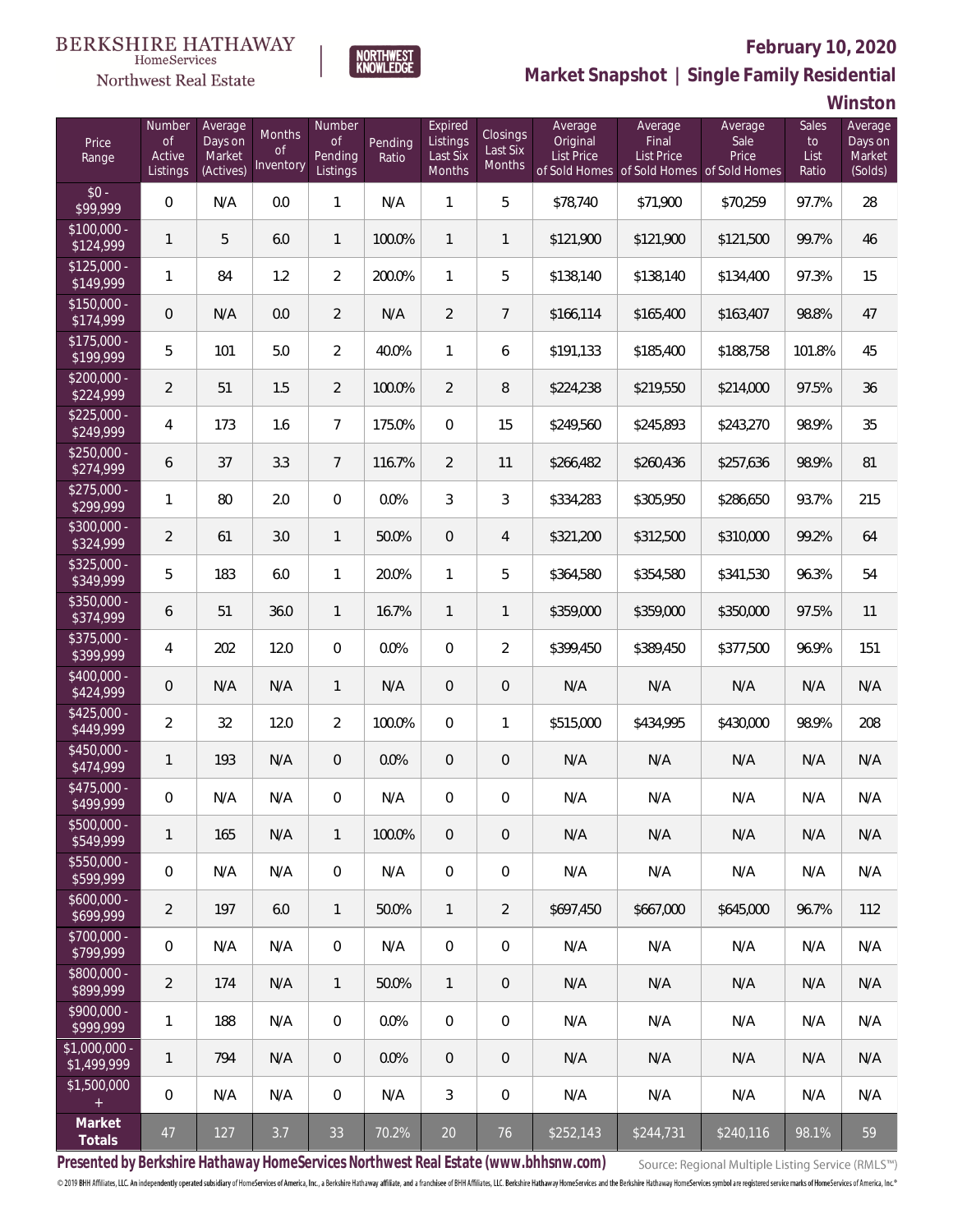### Northwest Real Estate



### **February 10, 2020**

**Market Snapshot | Single Family Residential**

**Myrtle Creek**

| Price<br>Range               | Number<br><b>of</b><br>Active<br>Listings | Average<br>Days on<br>Market<br>(Actives) | Months<br><b>of</b><br>Inventory | Number<br><b>of</b><br>Pending<br>Listings | Pending<br>Ratio | Expired<br>Listings<br>Last Six<br>Months | <b>Closings</b><br>Last Six<br><b>Months</b> | Average<br>Original<br><b>List Price</b> | Average<br>Final<br>List Price<br>of Sold Homes of Sold Homes of Sold Homes | Average<br>Sale<br>Price | Sales<br>to<br>List<br>Ratio | Average<br>Days on<br>Market<br>(Solds) |
|------------------------------|-------------------------------------------|-------------------------------------------|----------------------------------|--------------------------------------------|------------------|-------------------------------------------|----------------------------------------------|------------------------------------------|-----------------------------------------------------------------------------|--------------------------|------------------------------|-----------------------------------------|
| $$0 -$<br>\$99,999           | 4                                         | 86                                        | 1.3                              | 6                                          | 150.0%           | $\mathbf{1}$                              | 18                                           | \$86,694                                 | \$75,333                                                                    | \$66,546                 | 88.3%                        | 67                                      |
| $$100,000 -$<br>\$124,999    | 0                                         | N/A                                       | 0.0                              | $\overline{2}$                             | N/A              | $\overline{2}$                            | $\overline{7}$                               | \$128,971                                | \$114,243                                                                   | \$109,286                | 95.7%                        | 70                                      |
| $$125,000 -$<br>\$149,999    | 3                                         | 132                                       | 1.4                              | 6                                          | 200.0%           | $\overline{0}$                            | 13                                           | \$141,392                                | \$140,815                                                                   | \$137,573                | 97.7%                        | 39                                      |
| $$150,000 -$<br>\$174,999    | 4                                         | 98                                        | 1.6                              | 5                                          | 125.0%           | $\overline{0}$                            | 15                                           | \$170,293                                | \$166,039                                                                   | \$162,022                | 97.6%                        | 34                                      |
| $$175,000 -$<br>\$199,999    | $\overline{9}$                            | 74                                        | 2.3                              | 3                                          | 33.3%            | $\mathbf{1}$                              | 24                                           | \$200,869                                | \$193,844                                                                   | \$186,600                | 96.3%                        | 82                                      |
| $$200,000 -$<br>\$224,999    | 4                                         | 48                                        | 1.8                              | $\mathfrak{Z}$                             | 75.0%            | $\mathbf{1}$                              | 13                                           | \$228,603                                | \$211,488                                                                   | \$209,206                | 98.9%                        | 128                                     |
| $$225,000 -$<br>\$249,999    | 7                                         | 172                                       | 3.0                              | 5                                          | 71.4%            | $\overline{4}$                            | 14                                           | \$242,211                                | \$238,582                                                                   | \$235,121                | 98.5%                        | 75                                      |
| $$250,000 -$<br>\$274,999    | 1                                         | 240                                       | 0.8                              | $\mathbf{1}$                               | 100.0%           | $\overline{2}$                            | 8                                            | \$279,838                                | \$265,413                                                                   | \$259,363                | 97.7%                        | 107                                     |
| $$275,000 -$<br>\$299,999    | 3                                         | 113                                       | 3.6                              | $\overline{2}$                             | 66.7%            | $\overline{4}$                            | 5                                            | \$314,460                                | \$297,420                                                                   | \$290,740                | 97.8%                        | 113                                     |
| $$300,000 -$<br>\$324,999    | 0                                         | N/A                                       | N/A                              | $\mathbf{1}$                               | N/A              | $\mathbf{1}$                              | 0                                            | N/A                                      | N/A                                                                         | N/A                      | N/A                          | N/A                                     |
| $$325,000 -$<br>\$349,999    | $\overline{2}$                            | 116                                       | 4.0                              | $\mathbf{1}$                               | 50.0%            | $\overline{2}$                            | 3                                            | \$380,000                                | \$354,967                                                                   | \$331,667                | 93.4%                        | 157                                     |
| $$350,000 -$<br>\$374,999    | 6                                         | 182                                       | 9.0                              | $\overline{0}$                             | 0.0%             | $\overline{0}$                            | $\overline{4}$                               | \$385,875                                | \$383,375                                                                   | \$363,000                | 94.7%                        | 37                                      |
| $$375,000 -$<br>\$399,999    | 4                                         | 150                                       | 12.0                             | $\Omega$                                   | 0.0%             | $\overline{0}$                            | $\overline{2}$                               | \$419,450                                | \$399,700                                                                   | \$390,000                | 97.6%                        | 199                                     |
| $$400,000 -$<br>\$424,999    | $\mathbf{1}$                              | 140                                       | N/A                              | $\overline{0}$                             | 0.0%             | $\overline{0}$                            | $\mathbf 0$                                  | N/A                                      | N/A                                                                         | N/A                      | N/A                          | N/A                                     |
| $$425,000 -$<br>\$449,999    | 1                                         | 315                                       | N/A                              | $\mathbf{1}$                               | 100.0%           | $\overline{0}$                            | $\overline{0}$                               | N/A                                      | N/A                                                                         | N/A                      | N/A                          | N/A                                     |
| $$450,000 -$<br>\$474,999    | 0                                         | N/A                                       | N/A                              | $\overline{0}$                             | N/A              | $\overline{2}$                            | $\mathbf 0$                                  | N/A                                      | N/A                                                                         | N/A                      | N/A                          | N/A                                     |
| $$475,000 -$<br>\$499,999    | 1                                         | 12                                        | N/A                              | $\overline{2}$                             | 200.0%           | $\mathbf{1}$                              | 0                                            | N/A                                      | N/A                                                                         | N/A                      | N/A                          | N/A                                     |
| \$500,000 -<br>\$549,999     | $\overline{2}$                            | 26                                        | 6.0                              | $\overline{0}$                             | 0.0%             | $\mathbf{1}$                              | $\overline{2}$                               | \$557,500                                | \$547,500                                                                   | \$500,000                | 91.3%                        | 152                                     |
| $$550,000 -$<br>\$599,999    | $\overline{4}$                            | 122                                       | 12.0                             | $\overline{0}$                             | 0.0%             | $\overline{2}$                            | $\overline{2}$                               | \$723,500                                | \$614,000                                                                   | \$570,000                | 92.8%                        | 121                                     |
| $$600,000 -$<br>\$699,999    | 1                                         | 174                                       | N/A                              | $\overline{0}$                             | 0.0%             | $\overline{0}$                            | 0                                            | N/A                                      | N/A                                                                         | N/A                      | N/A                          | N/A                                     |
| $$700,000 -$<br>\$799,999    | $\overline{2}$                            | 324                                       | N/A                              | $\overline{0}$                             | 0.0%             | $\mathbf 0$                               | 0                                            | N/A                                      | N/A                                                                         | N/A                      | N/A                          | N/A                                     |
| $$800,000 -$<br>\$899,999    | $\overline{2}$                            | 55                                        | N/A                              | $\overline{0}$                             | 0.0%             | $\overline{0}$                            | 0                                            | N/A                                      | N/A                                                                         | N/A                      | N/A                          | N/A                                     |
| $$900,000 -$<br>\$999,999    | 1                                         | 38                                        | N/A                              | $\mathbf 0$                                | 0.0%             | $\mathbf 0$                               | 0                                            | N/A                                      | N/A                                                                         | N/A                      | N/A                          | N/A                                     |
| \$1,000,000 -<br>\$1,499,999 | 3                                         | 155                                       | N/A                              | $\overline{0}$                             | 0.0%             | $\mathfrak{Z}$                            | 0                                            | N/A                                      | N/A                                                                         | N/A                      | N/A                          | N/A                                     |
| \$1,500,000<br>$\pm$         | $\mathbf 0$                               | N/A                                       | N/A                              | $\mathbf{1}$                               | N/A              | $\mathbf{1}$                              | 0                                            | N/A                                      | N/A                                                                         | N/A                      | N/A                          | N/A                                     |
| Market<br>Totals             | 65                                        | 125                                       | 3.0                              | 39                                         | 60.0%            | 28                                        | 130                                          | \$214,883                                | \$204,229                                                                   | \$196,669                | 96.3%                        | 80                                      |

**Presented by Berkshire Hathaway HomeServices Northwest Real Estate (www.bhhsnw.com)**

Source: Regional Multiple Listing Service (RMLS™)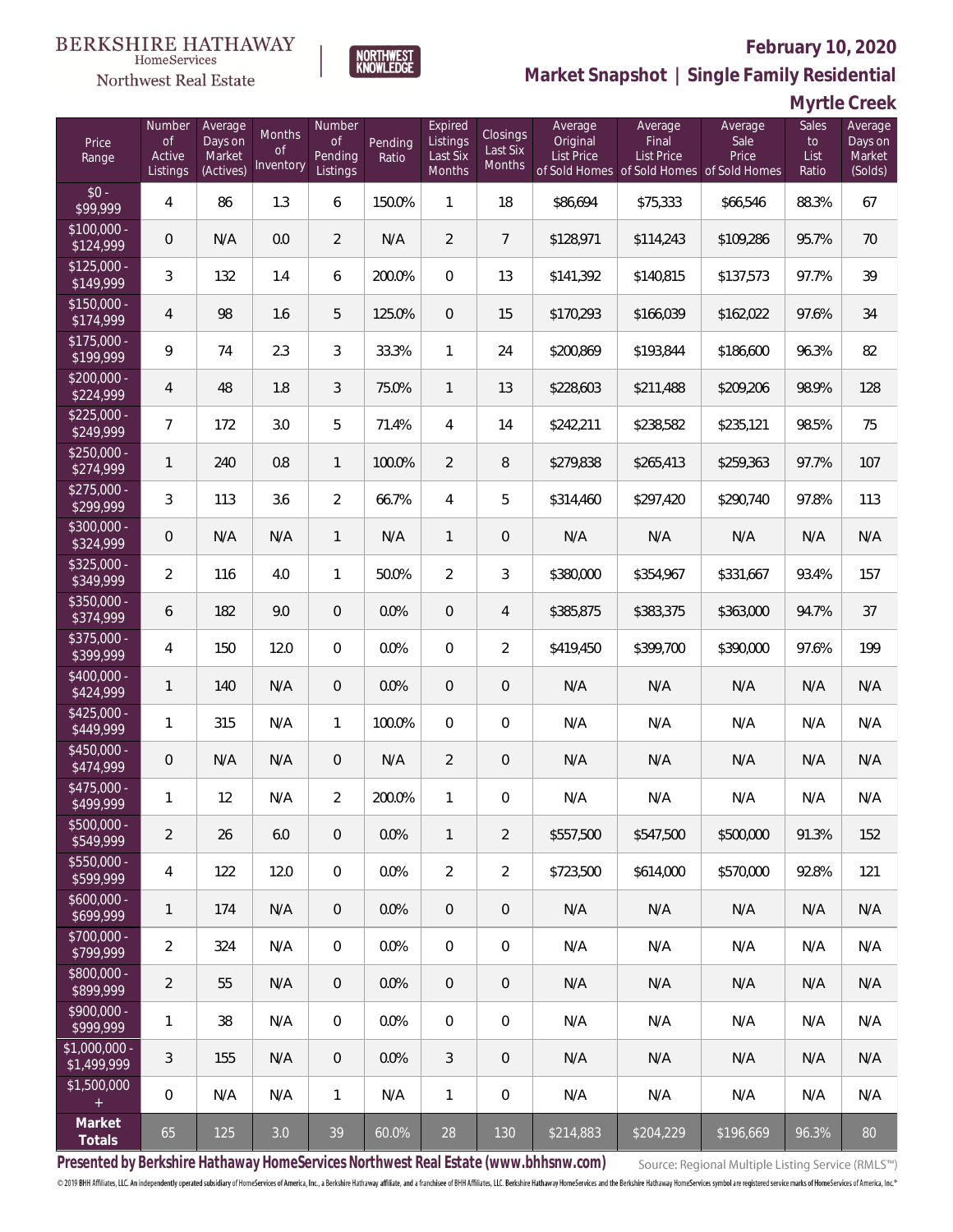

### **February 10, 2020**

**Market Snapshot | Single Family Residential**

| <b>Green District</b> |  |
|-----------------------|--|
|                       |  |

| Price<br>Range                | Number<br><b>of</b><br>Active<br><b>Listings</b> | Average<br>Days on<br>Market<br>(Actives) | Months<br>Οf<br>Inventory | Number<br><b>of</b><br>Pending<br>Listings | Pending<br>Ratio | Expired<br>Listings<br>Last Six<br>Months | Closings<br>Last Six<br>Months | Average<br>Original<br><b>List Price</b> | Average<br>Final<br>List Price<br>of Sold Homes of Sold Homes of Sold Homes | Average<br>Sale<br>Price | Sales<br>to<br>List<br>Ratio | Average<br>Days on<br>Market<br>(Solds) |
|-------------------------------|--------------------------------------------------|-------------------------------------------|---------------------------|--------------------------------------------|------------------|-------------------------------------------|--------------------------------|------------------------------------------|-----------------------------------------------------------------------------|--------------------------|------------------------------|-----------------------------------------|
| $$0 -$<br>\$99,999            | 0                                                | N/A                                       | 0.0                       | 0                                          | N/A              | $\overline{0}$                            | $\mathbf{1}$                   | \$77,605                                 | \$77,605                                                                    | \$72,500                 | 93.4%                        | 14                                      |
| $$100,000 -$<br>\$124,999     | 0                                                | N/A                                       | 0.0                       | $\overline{0}$                             | N/A              | $\overline{0}$                            | 3                              | \$121,600                                | \$108,300                                                                   | \$108,000                | 99.7%                        | 67                                      |
| $$125,000 -$<br>\$149,999     | 1                                                | 90                                        | 1.5                       | $\mathbf{1}$                               | 100.0%           | $\overline{0}$                            | 4                              | \$153,225                                | \$143,225                                                                   | \$140,750                | 98.3%                        | 17                                      |
| $$150,000 -$<br>\$174,999     | $\mathbf{1}$                                     | 163                                       | 1.5                       | $\mathbf{1}$                               | 100.0%           | $\overline{0}$                            | 4                              | \$165,950                                | \$164,725                                                                   | \$164,925                | 100.1%                       | 41                                      |
| $$175,000 -$<br>\$199,999     | 1                                                | 80                                        | 0.5                       | $\overline{7}$                             | 700.0%           | $\overline{0}$                            | 11                             | \$194,191                                | \$190,191                                                                   | \$189,800                | 99.8%                        | 43                                      |
| $$200,000 -$<br>\$224,999     | $\overline{2}$                                   | 63                                        | 1.0                       | $\overline{2}$                             | 100.0%           | 3                                         | 12                             | \$217,250                                | \$212,083                                                                   | \$213,125                | 100.5%                       | 74                                      |
| $$225,000 -$<br>\$249,999     | $\overline{4}$                                   | 32                                        | 2.0                       | $\overline{2}$                             | 50.0%            | $\overline{0}$                            | 12                             | \$244,983                                | \$242,808                                                                   | \$239,758                | 98.7%                        | 35                                      |
| $$250,000 -$<br>\$274,999     | $\mathbf{1}$                                     | 0                                         | 1.5                       | 1                                          | 100.0%           | $\mathbf{1}$                              | $\overline{4}$                 | \$267,200                                | \$267,325                                                                   | \$262,475                | 98.2%                        | 37                                      |
| $$275,000 -$<br>\$299,999     | $\overline{a}$                                   | 165                                       | 4.0                       | 1                                          | 50.0%            | 1                                         | 3                              | \$289,800                                | \$289,800                                                                   | \$283,000                | 97.7%                        | 25                                      |
| \$300,000 -<br>\$324,999      | $\mathbf{1}$                                     | 242                                       | 6.0                       | 1                                          | 100.0%           | $\overline{0}$                            | $\mathbf{1}$                   | \$319,500                                | \$319,500                                                                   | \$305,000                | 95.5%                        | 29                                      |
| \$325,000 -<br>\$349,999      | $\boldsymbol{0}$                                 | N/A                                       | 0.0                       | 1                                          | N/A              | $\overline{0}$                            | $\mathbf{1}$                   | \$525,000                                | \$375,000                                                                   | \$347,500                | 92.7%                        | 182                                     |
| \$350,000 -<br>\$374,999      | 0                                                | N/A                                       | 0.0                       | $\mathbf{1}$                               | N/A              | $\overline{0}$                            | $\mathbf{1}$                   | \$350,000                                | \$369,000                                                                   | \$369,000                | 100.0%                       | 21                                      |
| \$375,000 -<br>\$399,999      | $\boldsymbol{0}$                                 | N/A                                       | N/A                       | $\overline{0}$                             | N/A              | $\mathbf{1}$                              | $\mathbf 0$                    | N/A                                      | N/A                                                                         | N/A                      | N/A                          | N/A                                     |
| \$400,000 -<br>\$424,999      | 0                                                | N/A                                       | N/A                       | $\overline{0}$                             | N/A              | $\overline{0}$                            | $\mathbf 0$                    | N/A                                      | N/A                                                                         | N/A                      | N/A                          | N/A                                     |
| $$425,000 -$<br>\$449,999     | $\boldsymbol{0}$                                 | N/A                                       | N/A                       | $\overline{0}$                             | N/A              | 1                                         | $\boldsymbol{0}$               | N/A                                      | N/A                                                                         | N/A                      | N/A                          | N/A                                     |
| \$450,000 -<br>\$474,999      | 0                                                | N/A                                       | N/A                       | 1                                          | N/A              | $\overline{0}$                            | $\mathbf 0$                    | N/A                                      | N/A                                                                         | N/A                      | N/A                          | N/A                                     |
| \$475,000 -<br>\$499,999      | 0                                                | N/A                                       | N/A                       | 0                                          | N/A              | 0                                         | 0                              | N/A                                      | N/A                                                                         | N/A                      | N/A                          | N/A                                     |
| $$500,000 -$<br>\$549,999     | 0                                                | N/A                                       | N/A                       | 0                                          | N/A              | $\overline{0}$                            | $\sqrt{0}$                     | N/A                                      | N/A                                                                         | N/A                      | N/A                          | N/A                                     |
| $$550,000 -$<br>\$599,999     | 0                                                | N/A                                       | 0.0                       | $\overline{0}$                             | N/A              | $\mathbf 0$                               | $\mathbf{1}$                   | \$599,900                                | \$599,900                                                                   | \$595,000                | 99.2%                        | 56                                      |
| $$600,000 -$<br>\$699,999     | $\mathsf{O}\xspace$                              | N/A                                       | N/A                       | $\overline{0}$                             | N/A              | $\overline{0}$                            | $\sqrt{0}$                     | N/A                                      | N/A                                                                         | N/A                      | N/A                          | N/A                                     |
| \$700,000 -<br>\$799,999      | $\mathbf{1}$                                     | 287                                       | N/A                       | $\overline{0}$                             | 0.0%             | $\overline{0}$                            | $\overline{0}$                 | N/A                                      | N/A                                                                         | N/A                      | N/A                          | N/A                                     |
| \$800,000 -<br>\$899,999      | $\mathbf 0$                                      | N/A                                       | N/A                       | $\overline{0}$                             | N/A              | $\overline{0}$                            | $\sqrt{0}$                     | N/A                                      | N/A                                                                         | N/A                      | N/A                          | N/A                                     |
| \$900,000 -<br>\$999,999      | 0                                                | N/A                                       | N/A                       | $\overline{0}$                             | N/A              | $\mathbf 0$                               | $\mathbf 0$                    | N/A                                      | N/A                                                                         | N/A                      | N/A                          | N/A                                     |
| $$1,000,000$ -<br>\$1,499,999 | $\mathbf 0$                                      | N/A                                       | N/A                       | $\overline{0}$                             | N/A              | $\overline{0}$                            | $\overline{0}$                 | N/A                                      | N/A                                                                         | N/A                      | N/A                          | N/A                                     |
| \$1,500,000<br>$\pm$          | 0                                                | N/A                                       | N/A                       | $\overline{0}$                             | N/A              | $\mathbf 0$                               | 0                              | N/A                                      | N/A                                                                         | N/A                      | N/A                          | N/A                                     |
| Market<br>Totals              | 14                                               | 103                                       | 1.4                       | 19                                         | 135.7%           | $\overline{7}$                            | 58                             | \$226,459                                | \$220,469                                                                   | \$218,224                | 99.0%                        | 47                                      |

**NORTHWEST**<br>KNOWLEDGE

**Presented by Berkshire Hathaway HomeServices Northwest Real Estate (www.bhhsnw.com)**

Source: Regional Multiple Listing Service (RMLS™)